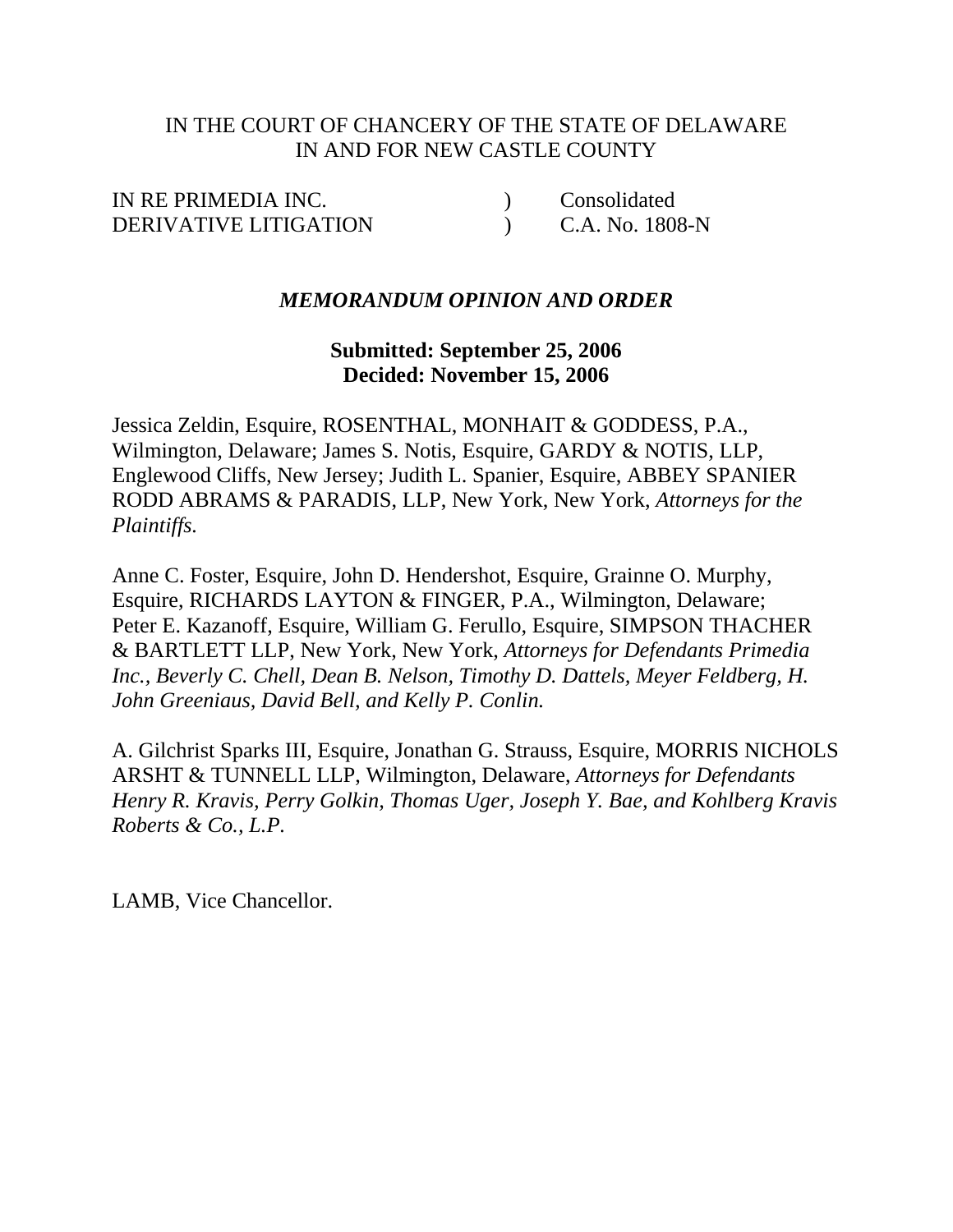In this stockholder derivative suit, the plaintiffs challenge the propriety of a series of preferred stock redemptions undertaken by the defendant corporation at the behest of an allegedly controlling stockholder. These transactions allegedly constituted breaches of the fiduciary duty of loyalty owed by the controlling stockholder and each member of the board of directors.

According to the complaint, the controlling stockholder, through an investment vehicle that it managed and held an equity interest in, purchased large amounts of the corporation's outstanding preferred stock at substantial discounts to par value. The plaintiffs claim that the controlling stockholder then proceeded, by exerting its influence and dominion over the corporation's non-independent board of directors, to cause the corporation to call the preferred stock at its full redemption price years before the corporation was contractually obligated to do so. This series of transactions resulted in a large profit for the controlling stockholder that was not shared by the corporation's other common stockholders. Because the corporation was not yet contractually required to redeem the stock and because the terms of the redemptions were unduly preferential to the controlling stockholder, the complaint alleges that the corporation suffered a resulting injury from the defendants' disloyal behavior.

Viewing the facts alleged in the complaint in a light most favorable to the plaintiffs, the court must deny the controlling stockholder's and the defendant

1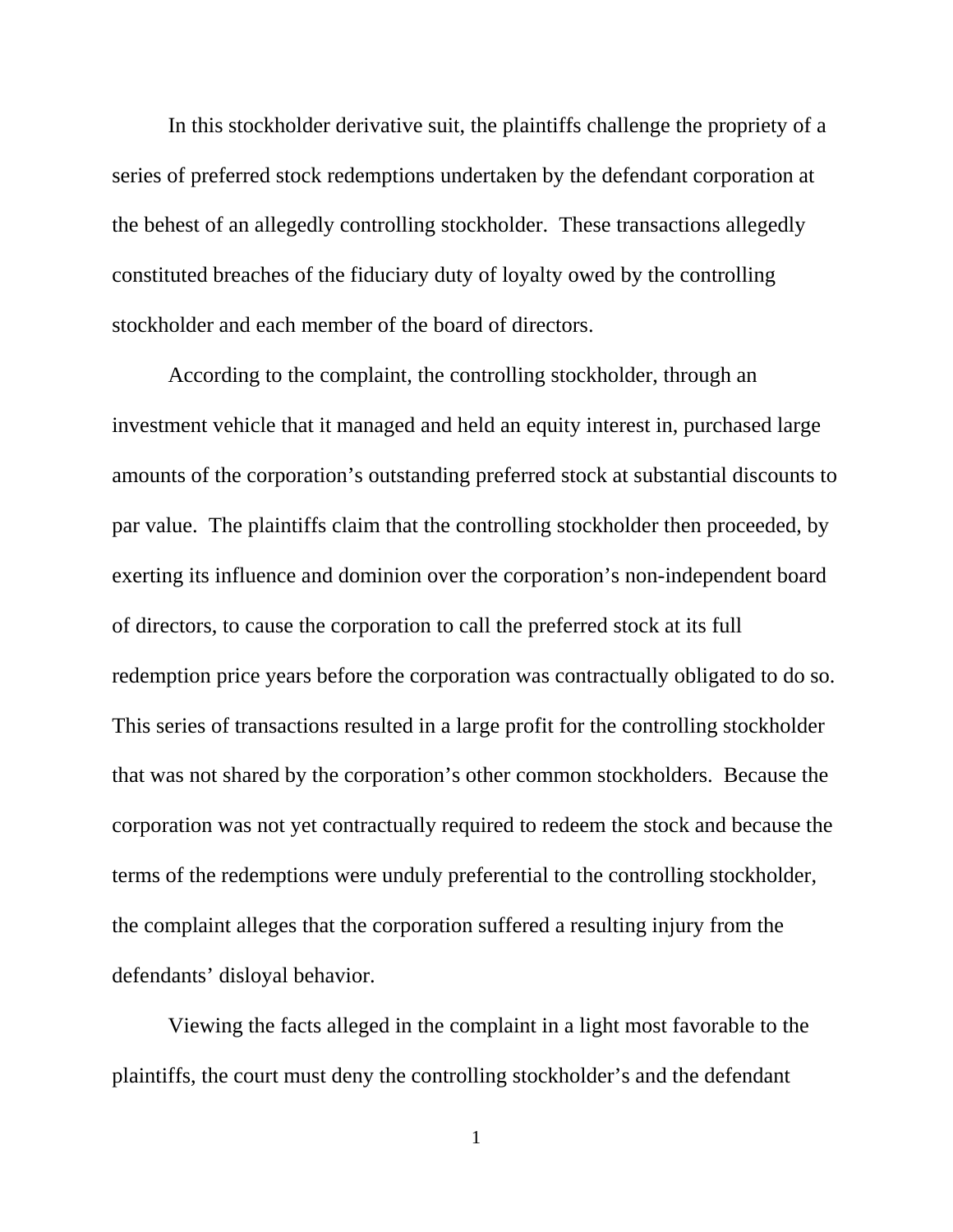directors' motions to dismiss for failure to state a claim upon which relief can be granted. On the present record, the court can reasonably infer that the controlling stockholder, facilitated by the acquiescence of the director defendants, engaged in a course of self-dealing such that it breached its duty of loyalty to the corporate enterprise. Therefore, the complaint withstands the defendants' challenge pursuant to Rule 12(b)(6).

### **I.**

## A. The Parties

The nominal defendant in this action is Primedia, Inc., a Delaware corporation whose main executive offices are located in New York City. Primedia's business involves ownership of media properties and brands that "connect buyers and sellers through print publications, websites, events, newsletters, and video programs."<sup>1</sup> Its common stock actively trades on the New York Stock Exchange.

Defendant Kohlberg Kravis Roberts & Co. L.P. ("KKR") is an investment partnership that specializes in management buyouts of business entities. The remaining individual defendants are eleven current and former directors of Primedia, several of whom are officers of the company. The backgrounds and identities of these defendants are discussed below.

 $<sup>1</sup>$  Compl. ¶ 3.</sup>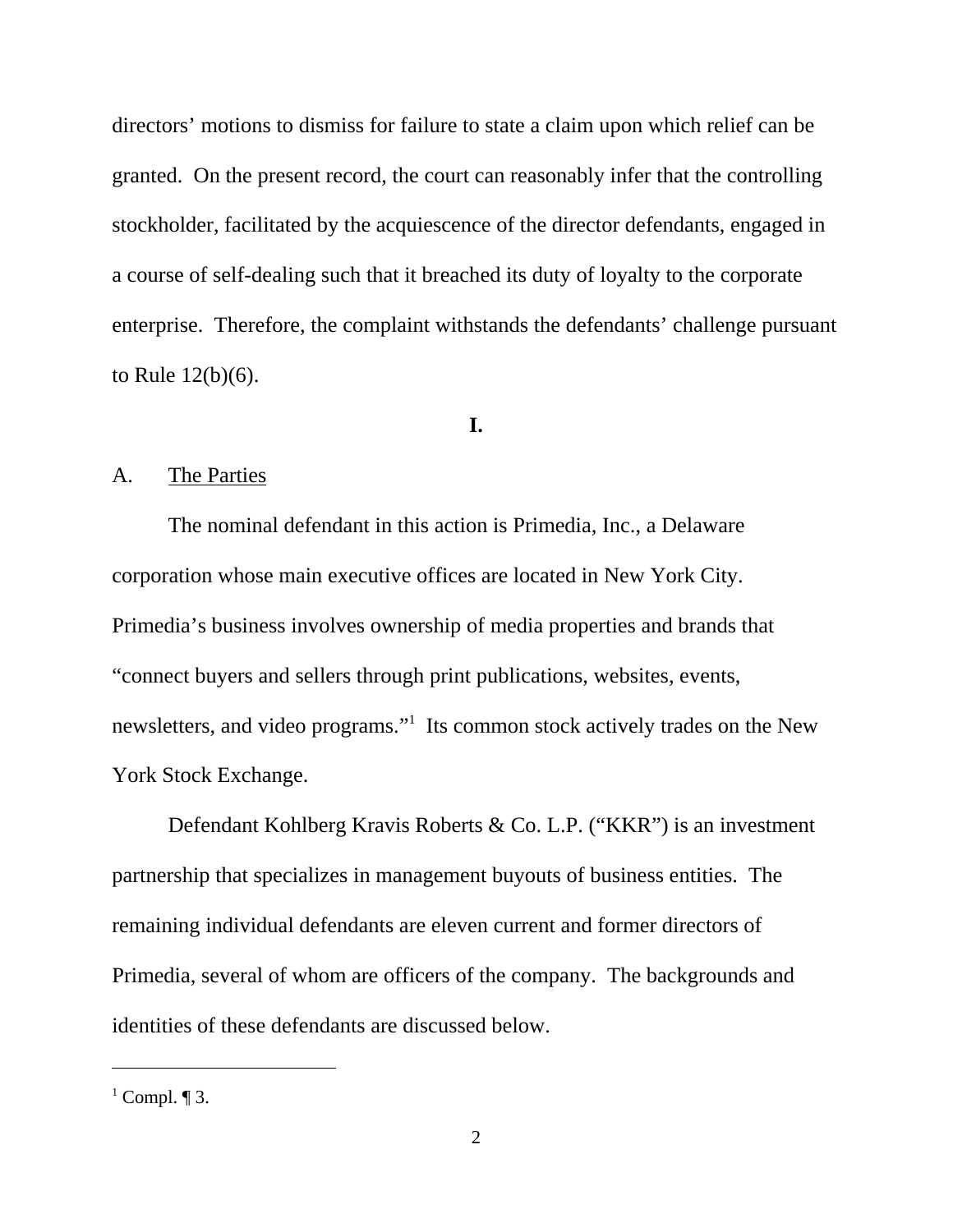The plaintiffs are two owners of Primedia common stock, Alan Spiegal and Linda Parnes Kahn.

### B. The Facts<sup>2</sup>

### 1. Primedia's Ownership Structure

According to the complaint, KKR controls Primedia through a complex structure of intermediate entities. An amalgamation of investment partnerships owns approximately 60% of Primedia's outstanding common stock. Six limited partnerships<sup>3</sup> collectively own 40.34% of Primedia's common stock. KKR Associates, L.P. is the general partner of each of these investment entities and possesses sole voting and investment power over them. KKR 1996 Fund L.P. is the record owner of 20.91% of Primedia's common stock. KKR Associates 1996, L.P. is the sole general partner of KKR 1996 Fund. KKR 1996 GP, LLC is the sole general partner of KKR Associates 1996 and thus possesses sole voting and investment power over KKR 1996 Fund.

When the dust settles, this web of entities allegedly gives KKR Associates and KKR 1996 GP voting and investment power over 61.25% of Primedia's common stock. Importantly, every general partner of KKR Associates and every

 $2^2$  The facts discussed in this opinion are drawn from the well pleaded allegations in the first amended and consolidated derivative complaint.

<sup>&</sup>lt;sup>3</sup> Those entities are MA Associates, L.P., FP Associates, L.P., Magazine Associates, L.P., Publishing Associates, L.P., Channel One Associates, L.P., and KKR Partners II, L.P.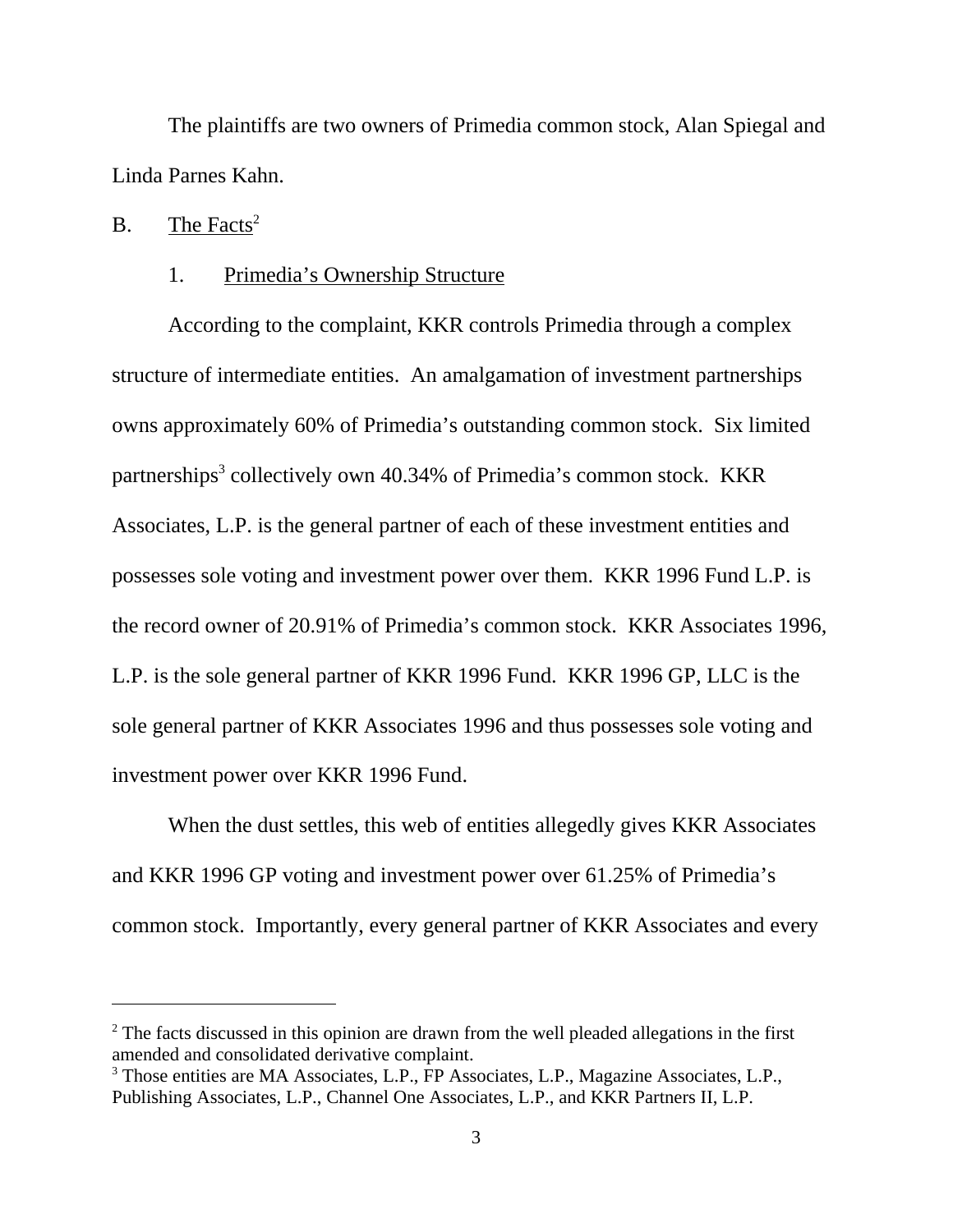member of KKR 1996 GP is a member of the limited liability company that serves as the general partner of KKR. Because of this managerial overlap, KKR allegedly controls KKR Associates and KKR 1996 GP and dictates Primedia's most fundamental business decisions. Indeed, Primedia's SEC filings state that "*Kohlberg Kravis Roberts & Co. L.P., or KKR, has control of our common stock and has the power to elect all the members of our board of directors and to approve any action requiring stockholder approval*."4

### 2. Primedia's Board of Directors

The individual defendants are various current and former directors of

Primedia. Each defendant is discussed below.

Defendant Henry R. Kravis became a Primedia director in 1991 and resigned

in 2006 shortly after the plaintiffs filed the complaint in this action. Kravis is a

<sup>&</sup>lt;sup>4</sup> Compl. ¶ 34 (emphasis in original). The company's 2005 annual report continues: As of December 31, 2005, approximately 60% of the shares of our common stock were held by investment partnerships, of which KKR Associates, L.P., a New York limited partnership ("KKR Associates"), and KKR GP 1996 LLC, a Delaware limited liability company ("KKR 1996 GP"), each an affiliate of KKR, are the general partners. KKR Associates and KKR GP 1996 have sole voting and investment power with respect to these shares. Consequently, KKR Associates and KKR GP 1996 and their respective general partners and members, three of whom are also our directors, control us and have the power to elect all of our directors and approve any action requiring stockholder approval, including adopting amendments to our certificate of incorporation and approving mergers or sales of all or substantially all of our assets. KKR Associates and KKR GP 1996 will also be able to prevent or cause a change of control at any time.

The complaint alleges that similar disclosures were made in Primedia's 2003 and 2004 annual reports.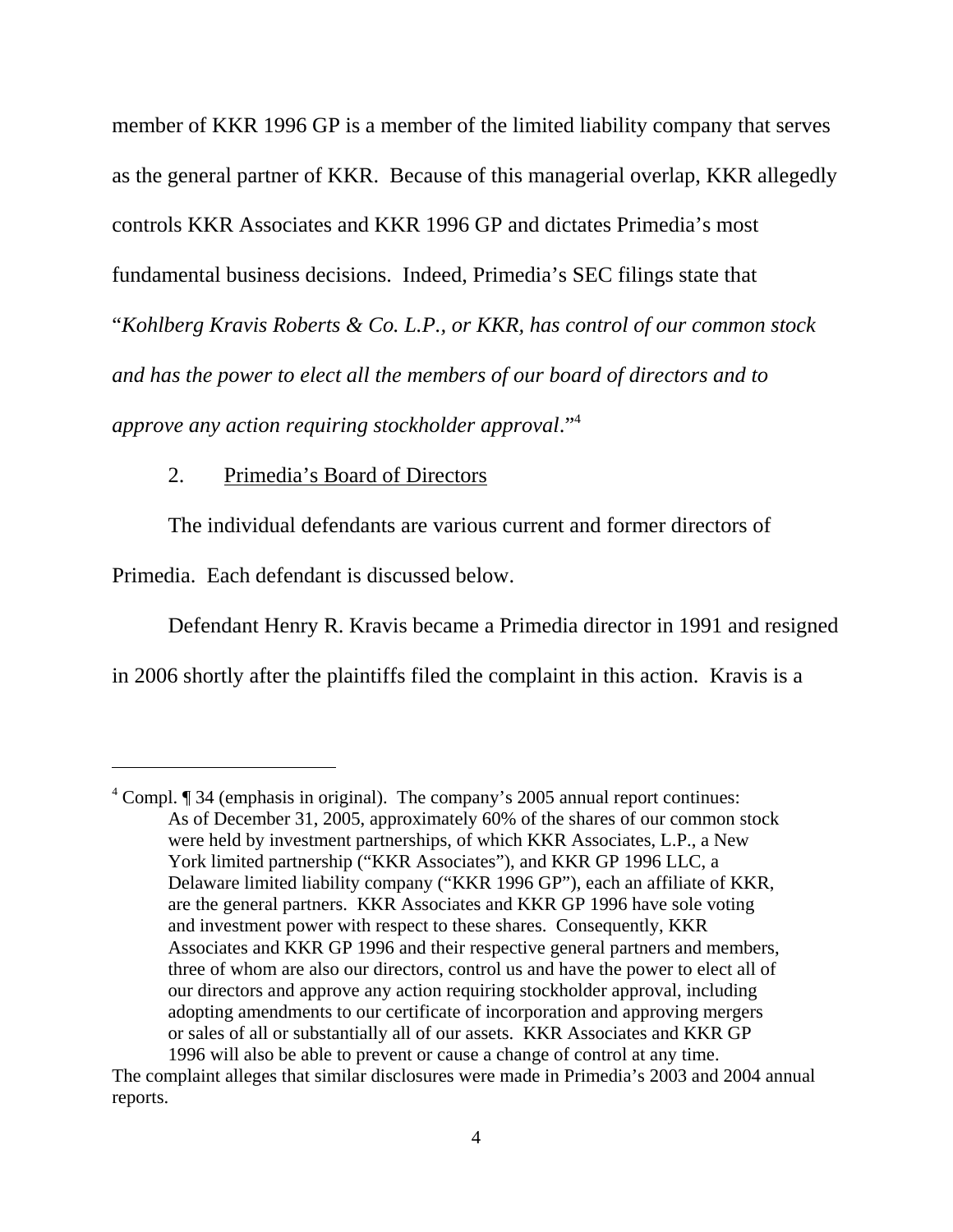founding partner of KKR, a member of the general partner of KKR, a general partner of KKR Associates, and a member of KKR 1996 GP.

Defendant Perry Golkin became a director in 1991 and currently serves on Primedia's board. Golkin is a member of the general partner of KKR, as well as a general partner of KKR Associates and a member of KKR 1996 GP.

Defendant Dean Nelson became a Primedia director and chairman of the board in April 2003 and currently maintains both positions. On October 24, 2005, Nelson became Primedia's president and chief executive officer. Nelson is also the founder and chief executive officer of Capstone Consulting LLC, an entity which works exclusively with companies controlled by KKR. Primedia retained Capstone in 2001 and paid consulting service fees to Capstone every year between 2001 and 2005.

Defendant Beverly C. Chell is a founder of Primedia's corporate predecessor and has served as a director of the company since March 1992. Chell was general counsel of Primedia until November 9, 2005, when she became the company's chief financial officer.

Defendant H. John Greeniaus is a current director of Primedia, a position held since 1998. Greeniaus was the chairman and chief executive officer of Nabisco Foods Group and Nabisco, Inc. between 1987 and 1997. He is widely known for aiding KKR in its ultimately successful hostile takeover bid for RJR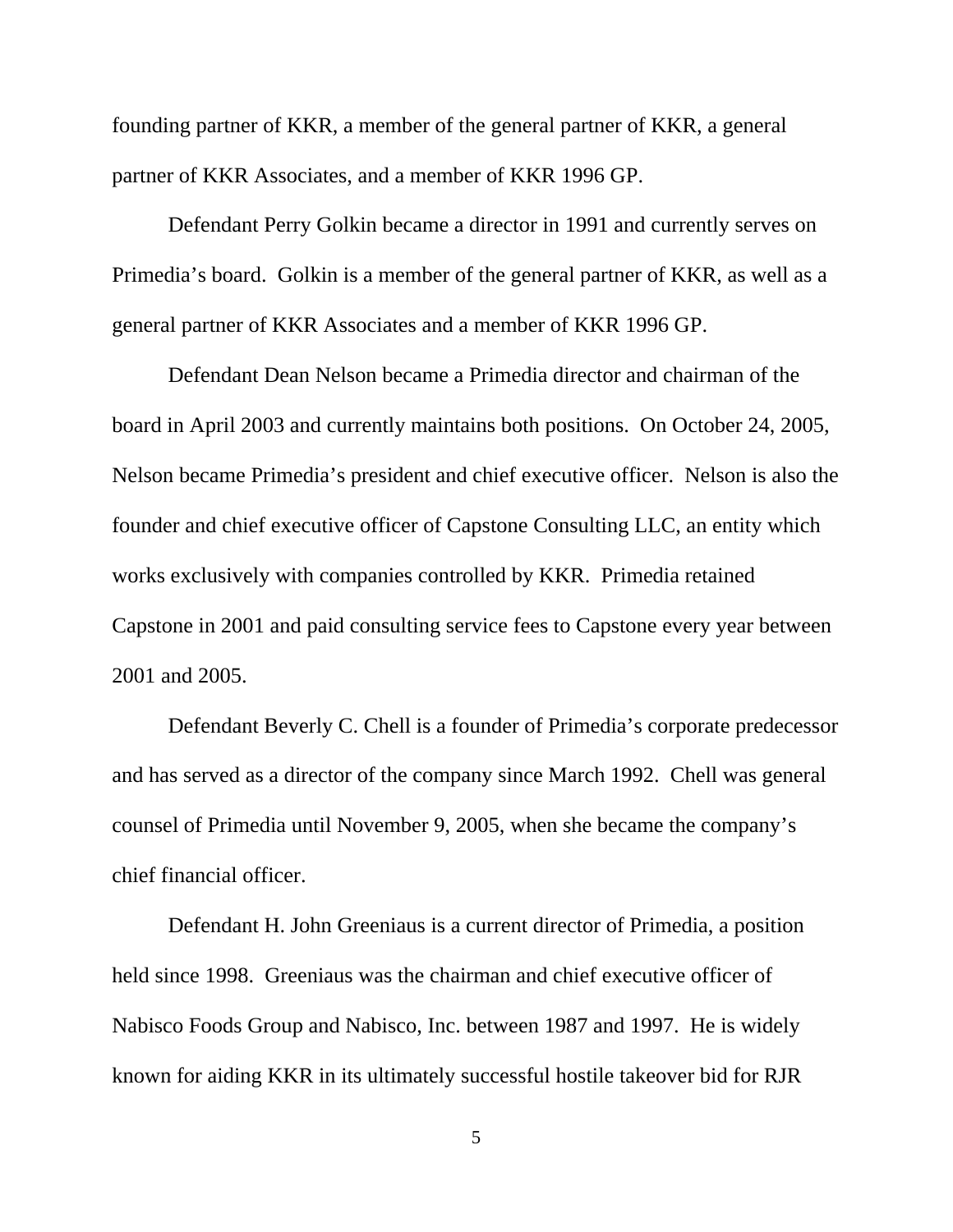Nabisco in 1989. Greeniaus also has served as a director of the Interpublic Group of Companies, Inc. since December 2001.5

Defendant Meyer Feldberg is a current director and has served on Primedia's board since 1997. In March 2005, Feldberg joined Morgan Stanley as a senior advisor. KKR has hired Morgan Stanley on numerous occasions to act as lead underwriter and/or manager for sales of equity interests in KKR investments. Additionally, Feldberg was dean of Columbia Business School from 1989 to June 2004. In 2004, Kravis chaired a dinner in Feldberg's honor. Kravis also spearheaded a fund raising campaign which raised \$10 million to establish the Meyer Feldberg Distinguished Fellowship Program at Columbia Business School.

Defendant David Bell began his tenure as a director of Primedia in 2001 and is a current board member. Bell is a director of the Interpublic Group and served as Interpublic's chief executive officer from February 2003 to January 2005. He is also one of the directors of the NYC Partnership, an organization that operates a charitable fund founded by Kravis.

Defendant Timothy Dattels became a Primedia director in September 2003 and resigned on March 2, 2006, shortly after the filing of the complaint in this

<sup>&</sup>lt;sup>5</sup> According to the complaint, Primedia and Interpublic have long standing business relationships. For example, the two companies negotiate advertising rates whereby Interpublic buys advertising space in Primedia publications on behalf of Interpublic's clients. Primedia and Interpublic have also formed joint ventures. Compl. ¶ 11.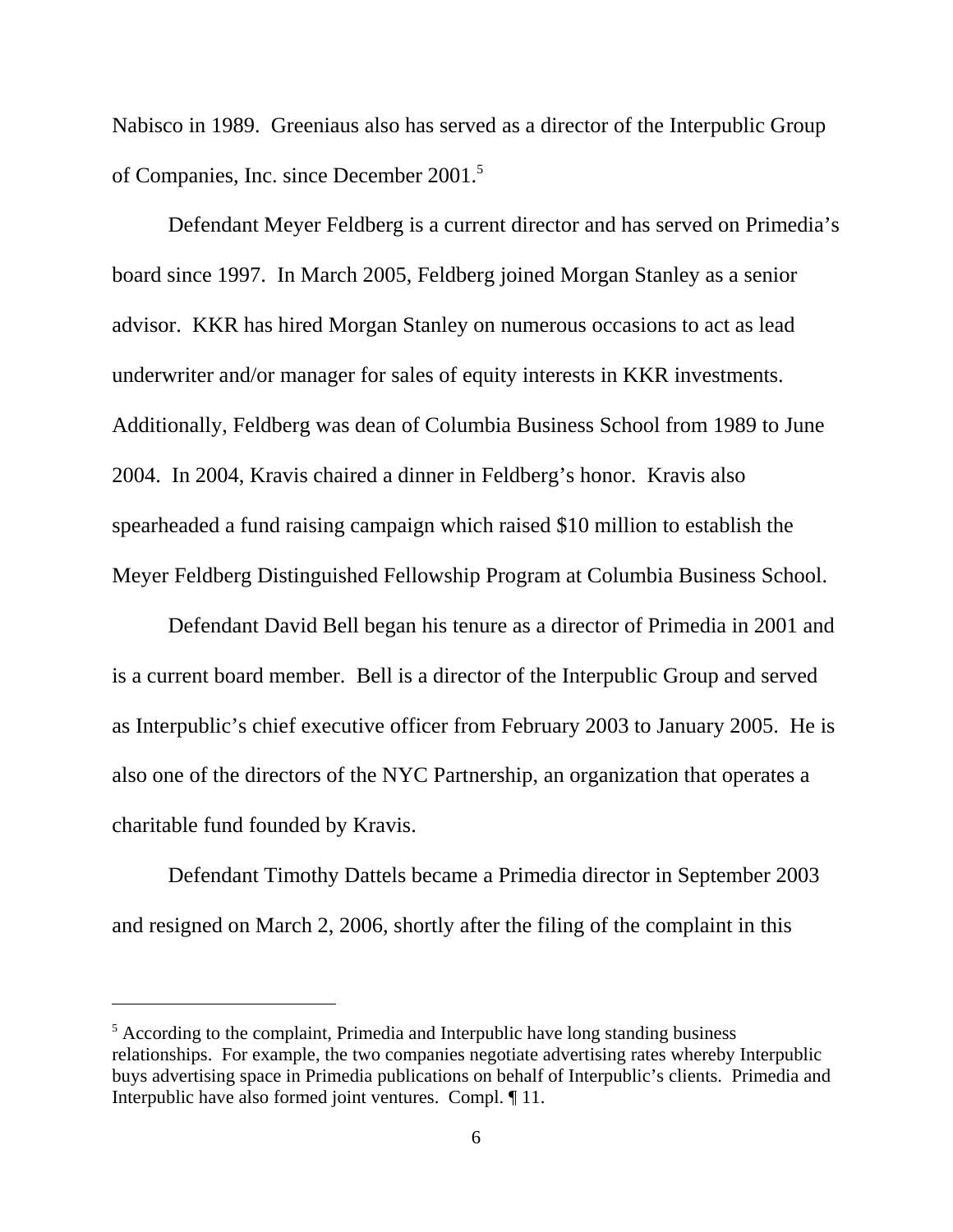action. Dattels is the managing director of an Asian investment vehicle controlled by Texas Pacific Group. KKR and Texas Pacific maintain various business and investment interrelationships, including joint leadership of a \$3.65 billion buyout of Texas Geneco in July 2004. That same buyout consortium sold Texas Geneco for approximately \$5.8 billion less than a year after its acquisition.

Defendant Thomas Unger, a current director of Primedia, was elected to the board effective September 22, 2005. Unger is a principal of KKR.

In October 2003, defendant Kelly Conlin became president, chief executive officer, and a director of Primedia. Conlin held those positions until he left Primedia on October 24, 2005.

Defendant Joseph Bae became a Primedia director in 2002 and served continuously until his resignation on September 22, 2005. Bae is a limited partner of KKR Associates and is a KKR executive.

3. The Challenged Transactions

#### a. The Outstanding Preferred Stock

The plaintiffs' substantive allegations involve the propriety and fairness of Primedia's redemption of four separate classes of its preferred stock in 2004 and 2005. The Series D stock was issued in August 1996, was publicly traded, and carried a dividend rate of 10%. Primedia was not required to redeem the Series D stock until February 2008. The Series F stock was issued in January 1998, was

7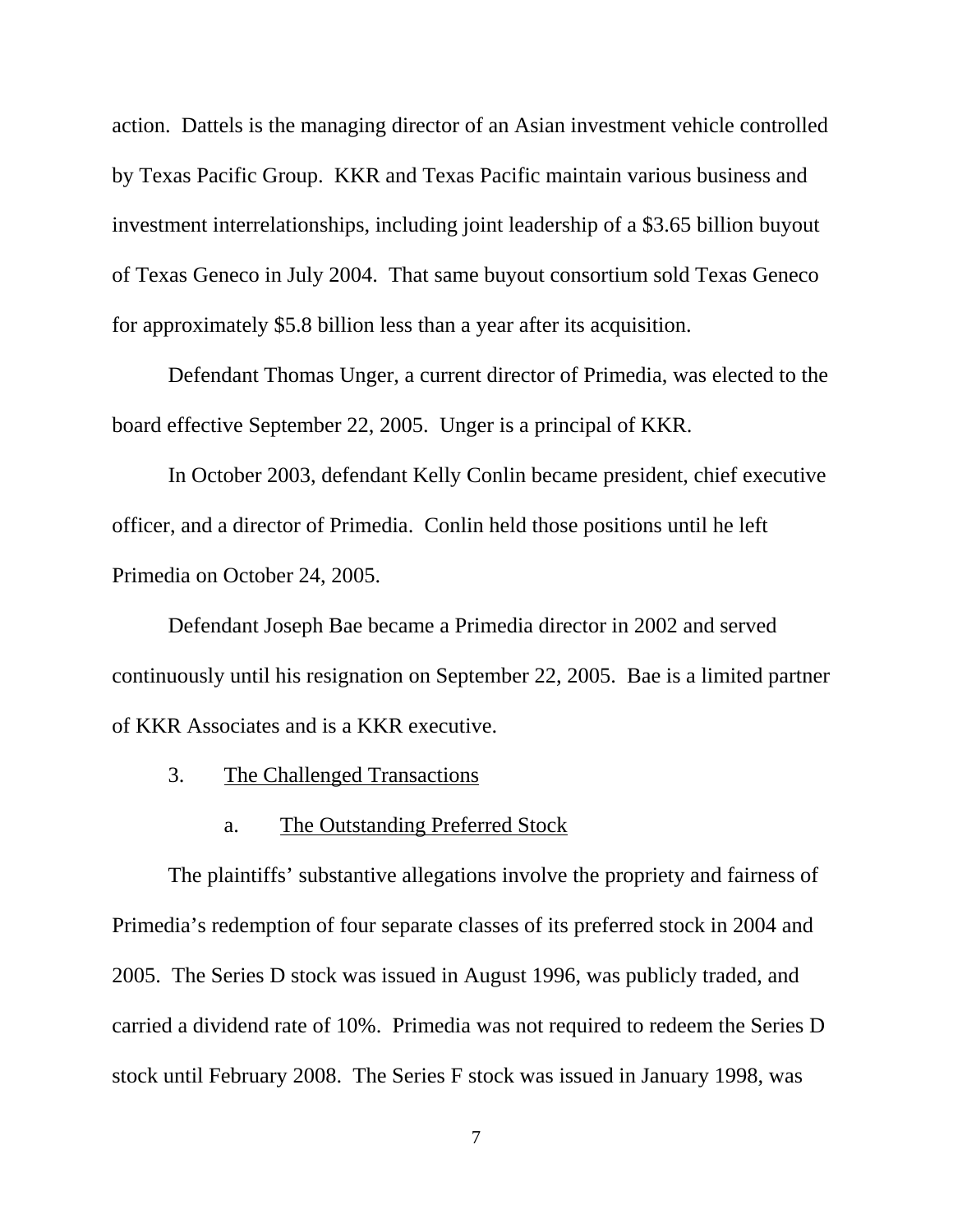publicly traded, and carried a dividend rate of 9.2%. The company was not required to redeem the Series F stock until November 2009. The Series H stock was issued in June 1998, was publicly traded, and carried a dividend rate of 8.625%. Primedia was not required to redeem the Series H stock until April 2010. The Series J stock was issued directly to KKR 1996 Fund, was not publicly traded, and carried a dividend rate of 12.5%. As noted above, KKR, via KKR 1996 GP, possessed sole voting and investment power over KKR 1996 Fund. Primedia issued the Series J stock for \$125 million in August 2001. The Series J stock had no mandatory redemption date. Rather, Primedia could call the Series J stock at any time pursuant to an affirmative vote of a majority of Primedia's independent directors.

#### b. The Preferred Stock Purchases

Primedia experienced a severe decline in the price of its common stock between 2000 and 2002. By July 2002, the common stock traded at less than \$1 per share, down from \$29.25 per share in April 2000. Thus, KKR Associates and KKR 1996 GP saw roughly \$4.5 billion of the market value of their Primedia holdings evaporate in just over two years. The market prices of Primedia's preferred issuances reflected the ill fortune of its common stock, trading at significant discounts to par value by mid-2002.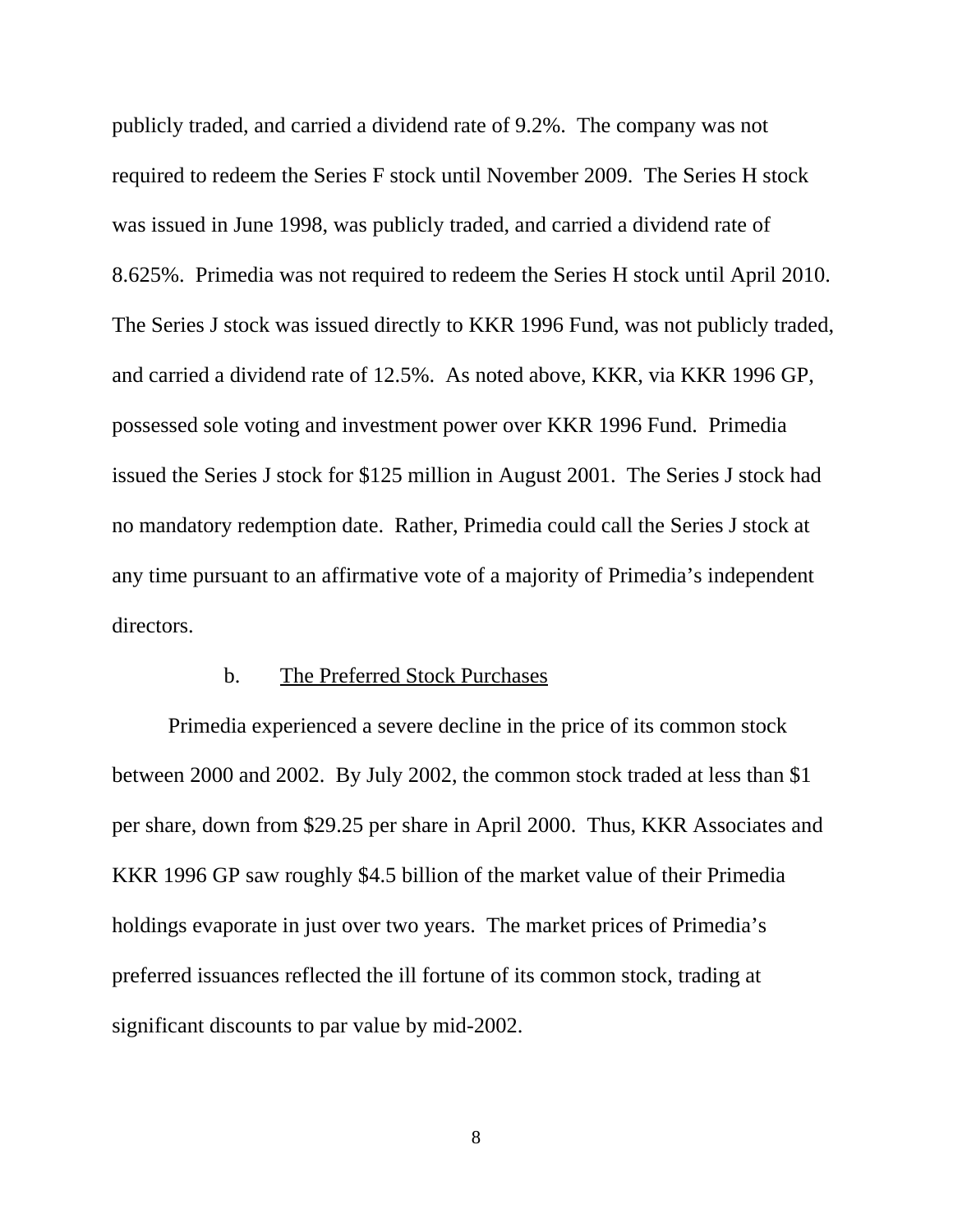Between July 8, 2002 and November 8, 2002, an investment vehicle called ABRA III LLC purchased substantial blocks of the Series D, Series F, and Series H preferred stock. According to Primedia's SEC filings, ABRA is an "investment vehicle managed by KKR."<sup>6</sup> Further, KKR Partners (International) Limited Partnership owns a direct 4.06% equity interest in ABRA. Every member of the general partnership that controls KKR International is a member of the limited liability company that serves as the general partner of KKR.

In the above mentioned four month period, ABRA purchased 35.8% of the outstanding shares of the Series D stock, 57.9% of the outstanding shares of the Series F stock, and 52.7% of the outstanding shares of the Series H stock. ABRA made these purchases on the open market at discounts ranging from 64.8% to 69.8% of the particular stock's liquidation preference.

#### c. The Asset Sales And The Preferred Stock Redemptions

Following ABRA's purchases, Primedia initiated a series of asset sales.<sup>7</sup> Primedia then used the proceeds from these asset sales to redeem its outstanding preferred stock.

 $6$  Compl.  $\P$  35.

<sup>7</sup> Primedia sold its main consumer magazines, including *Seventeen*, *American Baby*, *Chicago Magazine*, *Business Magazine*, *Modern Bible Magazine*, *New York Magazine*, as well as its interests in Kagan World Media, About Web Services, Media, Inc., and About, Inc. Compl. ¶ 24. The complaint does not mention the terms of the sales, the counterparties to the sales, or the closing date of the sales. However, the plaintiffs do not contend that the asset sales themselves were unfair to Primedia. The preferred stock redemptions are the disputed transactions.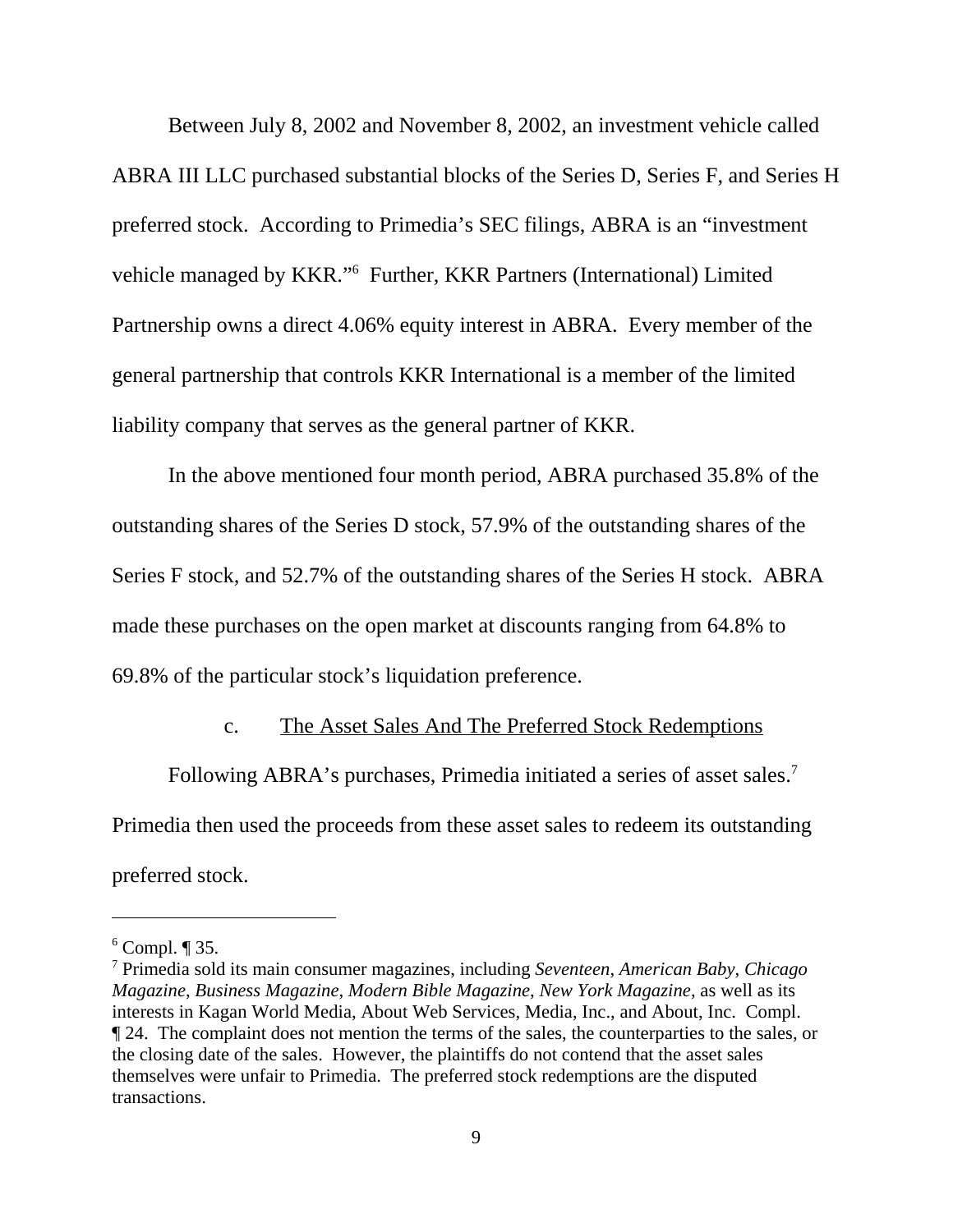On July 7, 2004, Primedia paid \$178 million to KKR 1996 Fund to redeem the Series J stock. Although the redemption was not mandatory, the transaction resulted in KKR 1996 Fund realizing in less than three years a gain of \$53 million on a \$125 million investment.<sup>8</sup> The certificate of designation for the Series J stock required that a majority of Primedia's independent directors approve the redemption.

On May 11, 2005, Primedia redeemed all of the Series D and Series F stock. The Series D stock was called at 101% of its liquidation preference plus accrued but unpaid dividends.<sup>9</sup> The Series F stock was called at 100% of its liquidation preference plus accrued but unpaid dividends.10 No special committee evaluated the fairness of these redemptions. On October 31, 2005, Primedia redeemed all of the Series H stock at 101.438% of its liquidation preference plus accrued but unpaid dividends.<sup>11</sup> No special committee approved this transaction.

<sup>&</sup>lt;sup>8</sup> The Series J certificate of designation provided for a redemption price of \$125 per share "plus an amount in cash equal to all accumulated and unpaid dividends per share (including an amount equal to a prorated dividend from the last Dividend Payment Date to the Redemption Date)." Def. Dirs.' Opening Br. Ex.  $4 \frac{8}{9} \cdot 5(a)(i)$ .

<sup>&</sup>lt;sup>9</sup> The Series D certificate of designation provided for an "optional redemption price" of 101%, as expressed as a percentage of the stock's liquidation preference, plus accrued but unpaid dividends. Def. Dirs.' Opening Br. Ex. 1 § 5(a)(i).

<sup>&</sup>lt;sup>10</sup> The Series F certificate of designation provided for an "optional redemption price" of \$100 (which was an identical amount as the stock's liquidation preference), plus accrued but unpaid dividends. Def. Dirs.' Opening Br. Ex. 2 § 5(a)(ii).

 $11$  The Series H certificate of designation provided for an "optional redemption price" of \$101.438, plus accrued but unpaid dividends. The stock's liquidation preference was \$100. Def. Dirs.' Opening Br. Ex.  $3 \S (a)(i)$ .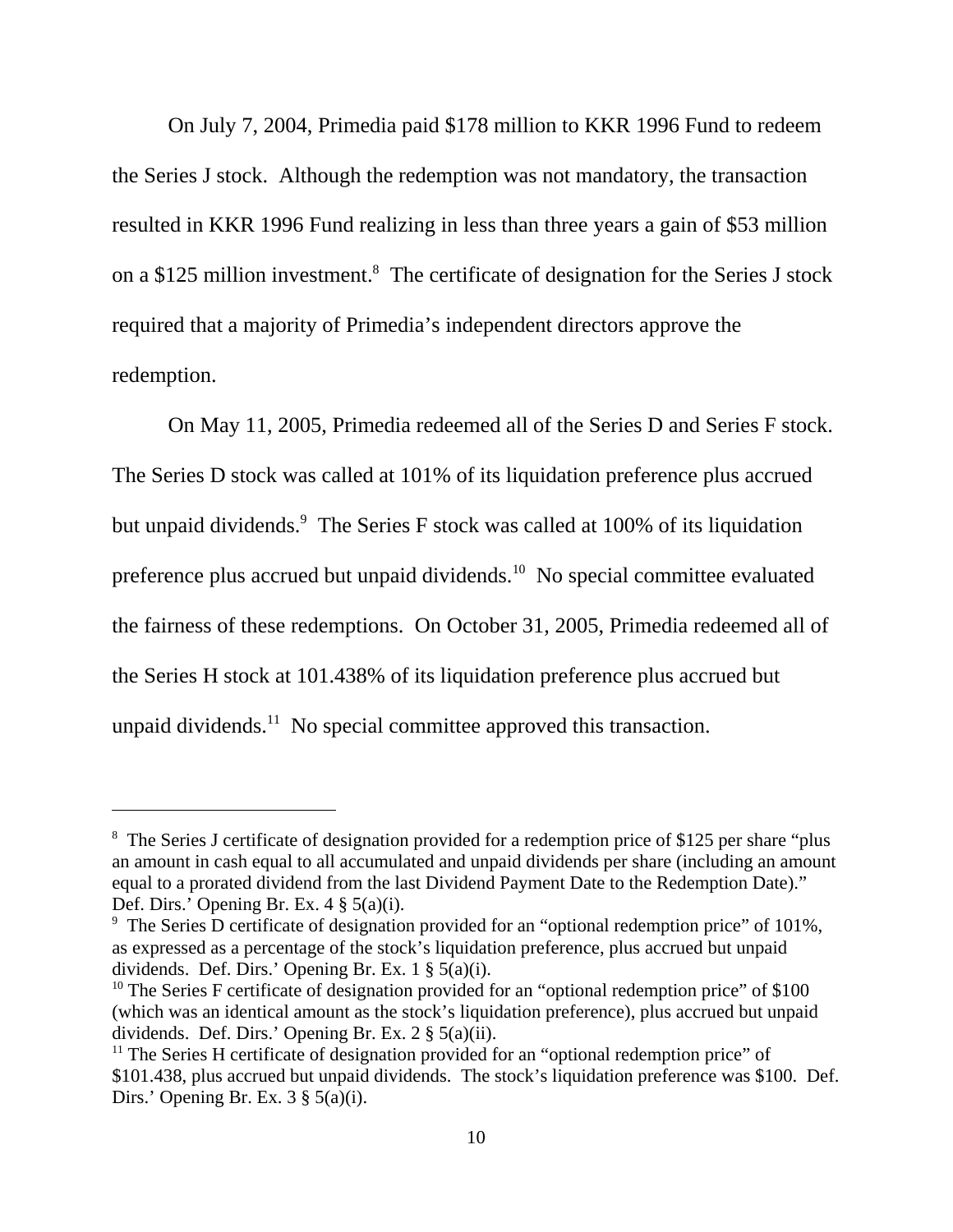As a result of the Series D, Series F, and Series H stock redemptions, ABRA received over \$222.6 million in gross proceeds and realized a net profit of approximately \$150 million from an investment made only three years earlier.

### **II.**

Plaintiff Alan Spiegal filed this derivative suit against KKR and the director defendants on February 16, 2006. One week later, the court consolidated Spiegal's suit with a prior filed action by Linda Parnes Kahn. Spiegal's complaint became the operative pleading. The defendants originally moved to dismiss the complaint pursuant to Court of Chancery Rule 12(b)(6). In lieu of opposing that motion, the plaintiffs chose to amend the complaint. The defendants now renew their motions to dismiss for failure to state a claim upon which relief can be granted under Rule 12(b)(6). The court heard oral argument on the motions on September 25, 2006.

The complaint states that KKR and the director defendants breached their fiduciary duty of loyalty by causing Primedia to call, on terms unfair to the corporation, hundreds of millions of dollars worth of preferred stock which it was not yet legally obligated to redeem. According to the plaintiffs, the redemptions enriched KKR because ABRA's preferred stock holdings, which it had only recently purchased at deep discounts on the market, were called at the full redemption price.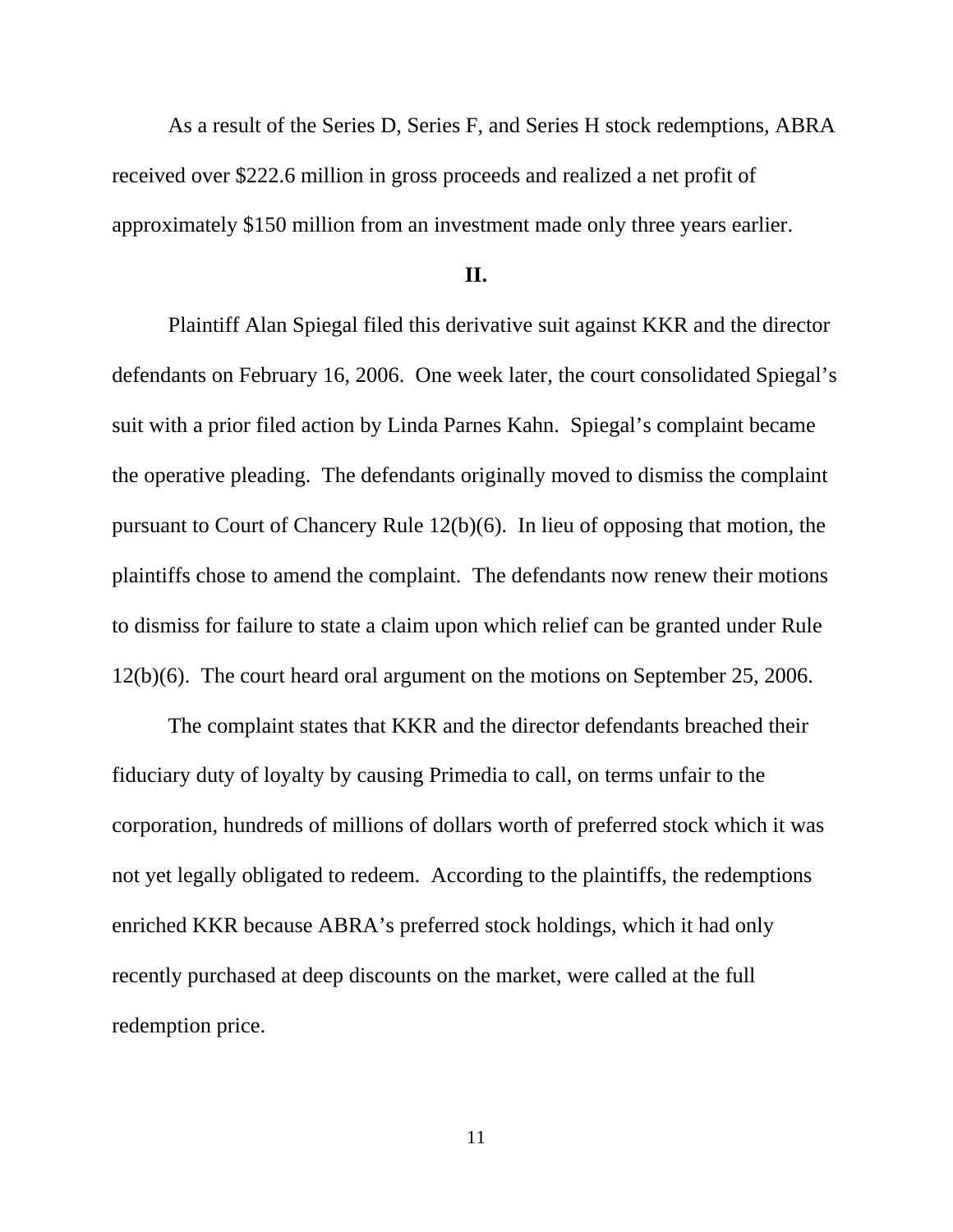The plaintiffs argue that the redemptions are not protected by the business judgment rule and allege that the redemptions were self-interested transactions effectuated by a controlling stockholder. KKR, they allege, exercised actual control over Primedia with respect to the redemptions and KKR reaped a financial benefit via ABRA that was not shared by the other common stockholders.<sup>12</sup> Further, the board of directors approved the stock redemptions at the behest of KKR. Allegedly, not a single member of the board was independent. Rather, each was beholden to KKR in some fashion and was unable to exercise independent and disinterested judgment with respect to the challenged transactions. Due to KKR's position on both sides of the stock redemptions and its control over Primedia's non-independent board of directors, the plaintiffs say, the defendants bear the burden of showing entire fairness. Therefore, dismissal of the complaint pursuant to Rule 12(b)(6) is improper.

KKR disputes the plaintiffs' assertion that it exercises actual control over Primedia. KKR argues that the mere fact it is affiliated with, or under common

 $12$  According to the plaintiffs, the fact that Primedia could have purchased the stock on the open market and retired it at a lower cost to the company is evidence of the transactions' unfairness. Of course, the validity of this argument requires that the certificates of designation for the preferred stock not prohibit Primedia from repurchasing the stock on the open market. Indeed, each of the certificates of designation contained a contingent prohibition on repurchases: Primedia could not repurchase any of the Series D, Series F, or Series H stock unless the company was current in its dividend payments on each of these issuances. *See* Def. Dirs.' Opening Br. Exs. 1, 2, 3  $\S$  3(g)-(h). Because none of the parties have addressed this issue directly and because of the liberal notice pleading standard of Rule 12(b)(6), the court can reasonably infer from the allegations in the complaint that Primedia was current on all dividend payments and, therefore, open market repurchases were not prohibited.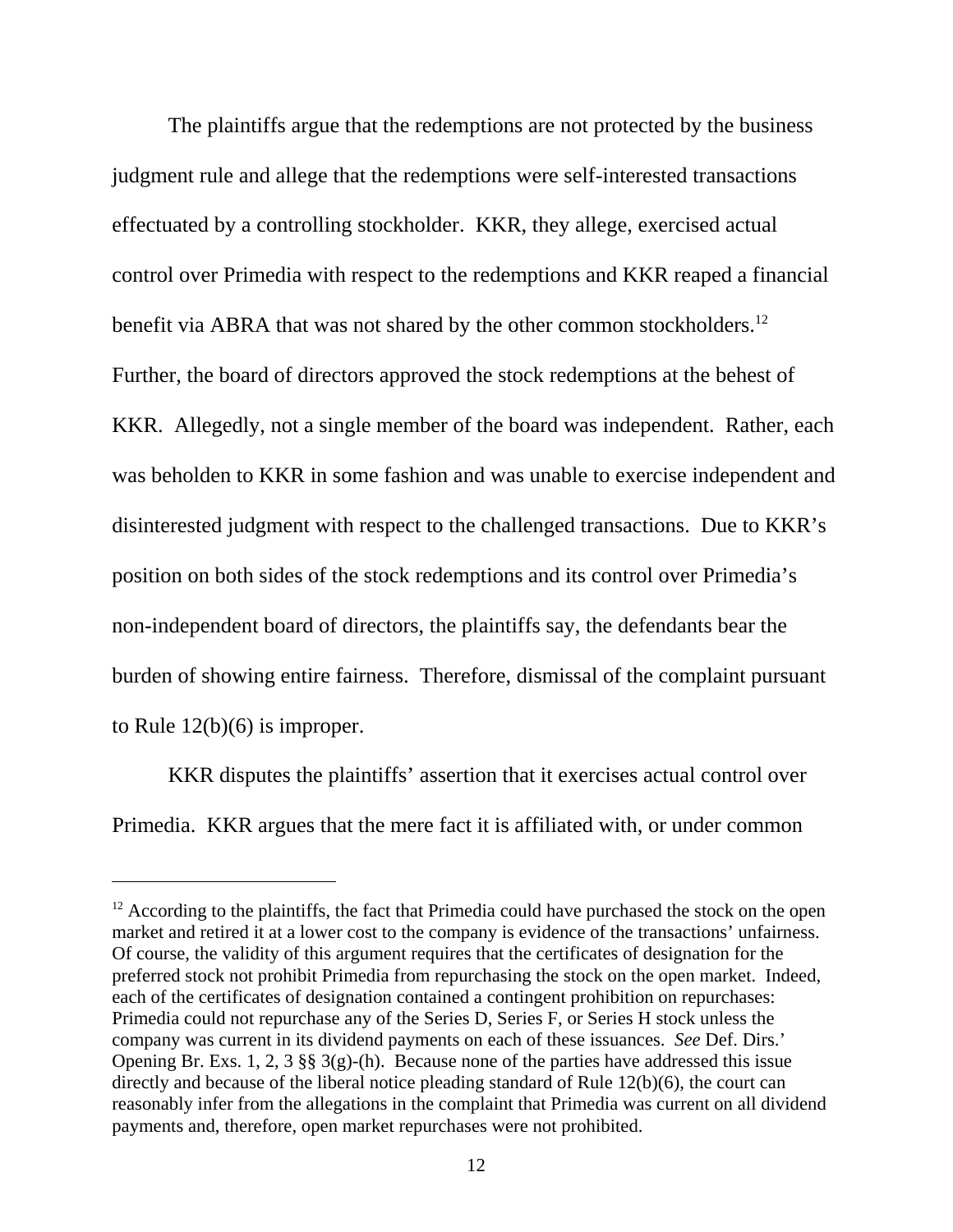control with, KKR Associates and KKR 1996 GP is insufficient to infer that it controls these entities. Because KKR could not have exercised control over the preferred stock redemptions, those transactions were not self-dealing. Therefore, it says, the business judgment rule should attach.

Additionally, even if KKR did control Primedia, economic rationality dictates that KKR had a disincentive to redeem the preferred stock on terms unfair to the common stockholders since an unfair redemption would damage KKR's larger (at least in percentage terms) common stock position. This last argument, while carrying some logical force, can only be addressed on a fully developed record.

The director defendants take a somewhat anomalous position. While choosing not to challenge the propriety of the plaintiffs' suit on demand futility grounds or Court of Chancery Rule 23.1, the director defendants nonetheless argue that the complaint fails to allege facts from which the court could infer that the directors who approved the redemptions were beholden to KKR or otherwise subject to a disabling interest.<sup>13</sup> Because they were disinterested and independent, they say, the business judgment rule should protect the stock redemptions from *ex*

 $13$  This position is odd because the "reasonable doubt" standard used in a demand futility analysis provides a higher hurdle for a plaintiff than the relatively lenient standard of review pursuant to Rule 12(b)(6). *In re The Limited, Inc. S'holders Litig.*, 2002 WL 537692, at \*7 (Del. Ch. Sept. 28, 2001).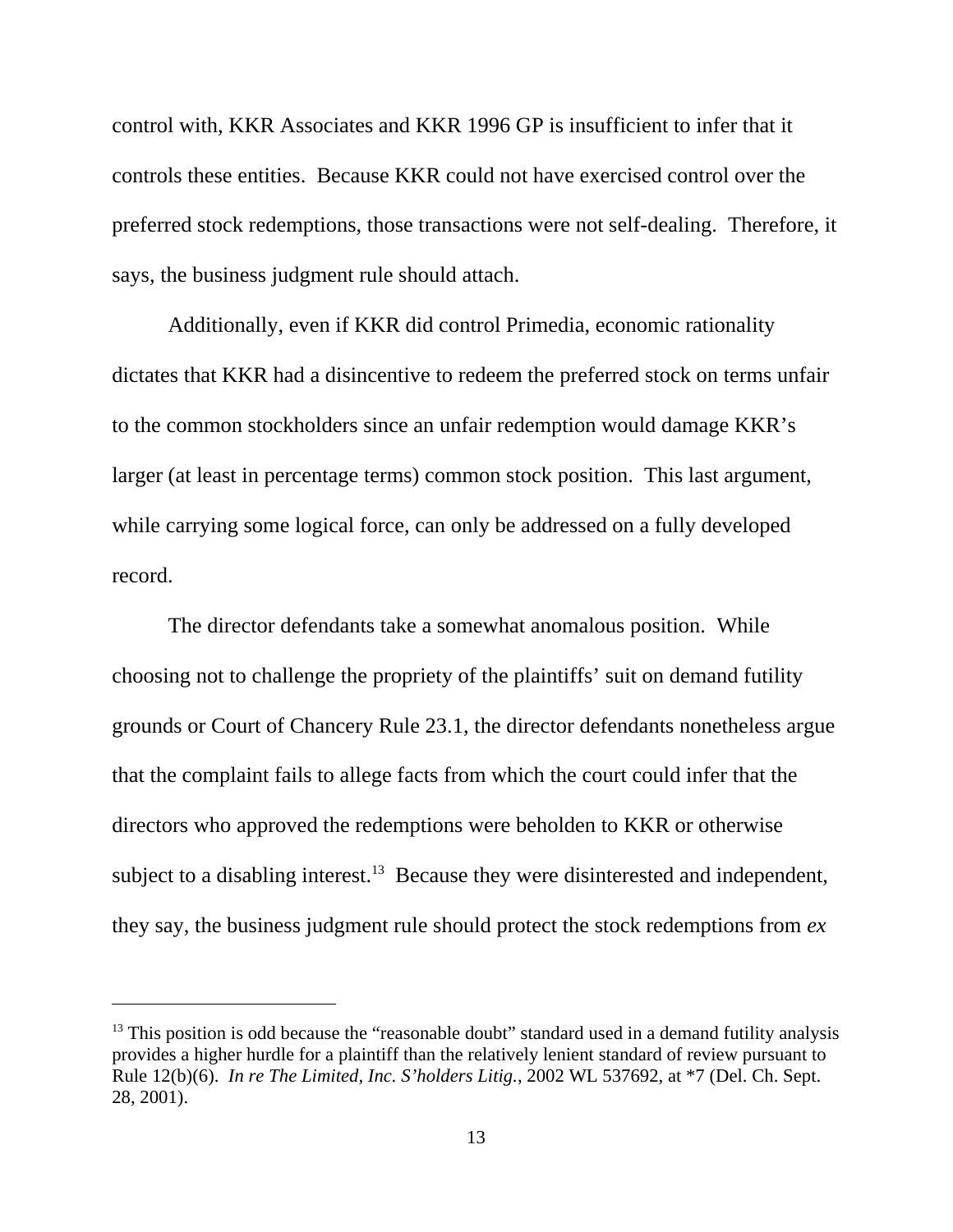*post* judicial scrutiny. In essence, those transactions were nothing more than rational decisions to decrease Primedia's cost of capital, since the dividend rates on all of the preferred stock exceeded the rates prevailing in the market.<sup>14</sup>

Both KKR and the director defendants claim that the Series J stock was redeemed by an affirmative vote of a majority of the board's independent directors. Finally, all of the defendants argue that the plaintiffs have not sufficiently alleged an injury to Primedia. The plaintiffs' sole theory is that the board could have used the funds from the asset sales for a purpose other than the redemptions. This theory of harm, the defendants say, is not cognizable under Delaware law. Rather, it is an attempt to substitute the plaintiffs' hindsight-aided second guessing for the sound business discretion of Primedia's board.

#### **III.**

A court should deny a motion to dismiss pursuant to Court of Chancery Rule 12(b)(6) "unless it can be determined with reasonable certainty that the plaintiff could not prevail on any set of facts reasonably inferable" from the pleadings.<sup>15</sup> The court must assume the truthfulness of the well pleaded allegations in the

 $14$  The underlying rationality of a decision to opt for financing with a lower interest rate is not in question. Indeed, if KKR-controlled entities did not own a substantial amount of the preferred stock, the redemptions would be protected by the business judgment rule. However, the procedures and terms of a corporate refinancing deserve heightened scrutiny when a controlling stockholder stands to benefit not only from the corporation's reduced cost of capital but also from its indirect interest in the method of refinancing chosen by the board.

<sup>15</sup> *Superwire.com, Inc. v. Hampton*, 805 A.2d 904, 908 (Del. Ch. 2002) (citing *Solomon v. Pathe Commc'ns Corp.*, 672 A.2d 35, 38 (Del. 1996)).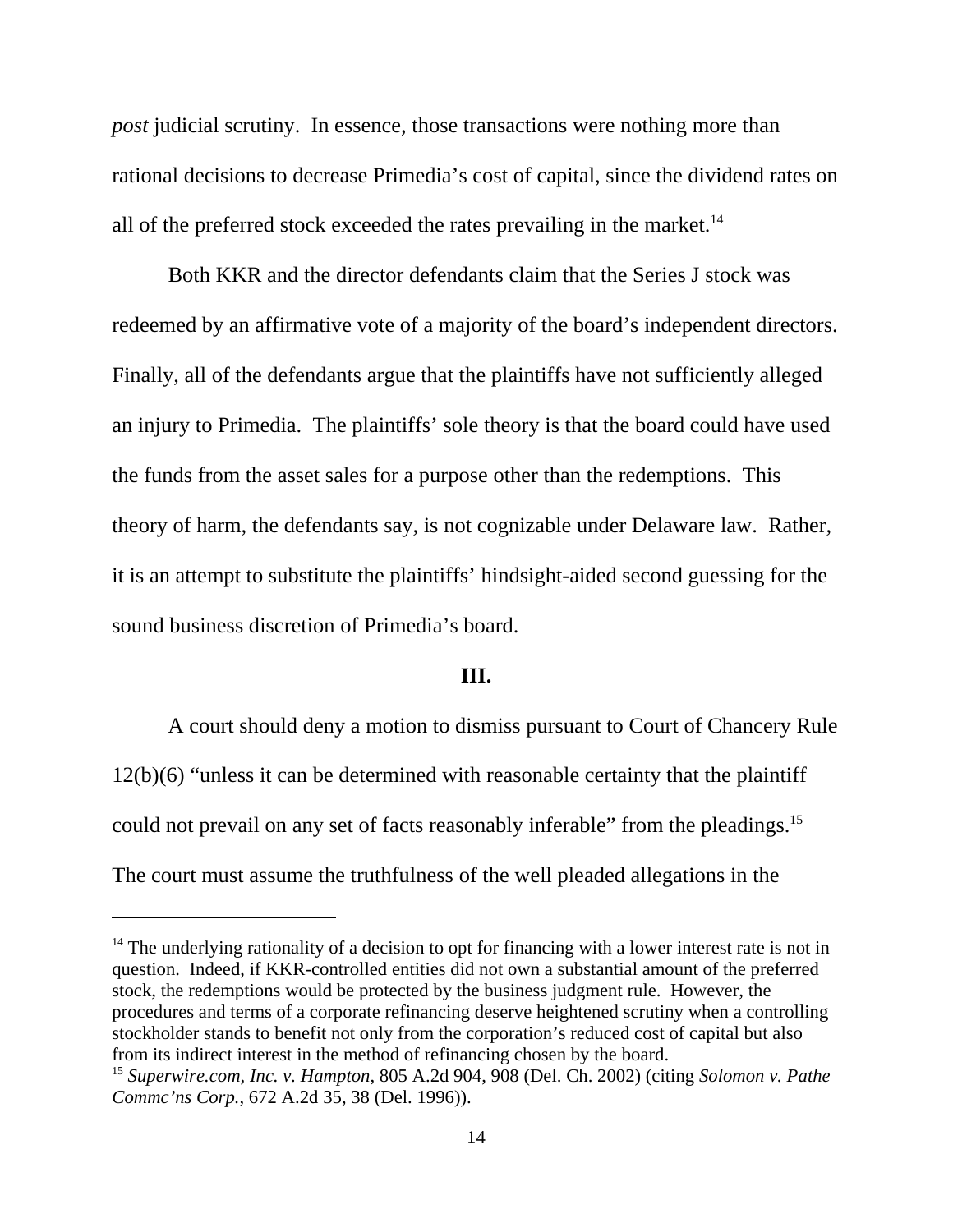complaint and must afford the party opposing the motion "the benefit of all reasonable inferences."16 "What this effectively means is that the court must consider the various factual permutations reasonably possible within the framework of the plaintiff's allegations and conclude whether any one conceivable set of facts could possibly merit granting [the] plaintiff relief. If so, the claim cannot be dismissed."17 However, mere conclusions are not accepted as true absent specific allegations of fact which support them.<sup>18</sup>

#### **IV.**

The facts alleged, when viewed in a light most favorable to the plaintiffs, adequately form a basis for fiduciary duty claims that survive the defendants' challenge under Rule 12(b)(6). KKR is adequately alleged to have exerted control over Primedia's board of directors, all of whom were beholden to KKR in some fashion, and to have caused the company to redeem the outstanding preferred stock at full redemption prices, both years before such action was contractually mandated and without the intermediation of any independent bargaining agent or decision maker to assure fairness to Primedia. Because two entities controlled and managed by KKR (ABRA and KKR 1996 Fund) owned substantial amounts of the preferred stock, KKR stood on both sides of the challenged transactions. Thus, according to

<sup>16</sup> *Id.*

<sup>17</sup> *In re New Valley Corp. Deriv. Litig.*, 2001 WL 50212, at \*4 (Del. Ch. Jan. 11, 2001).

<sup>18</sup> *Solomon*, 672 A.2d at 38.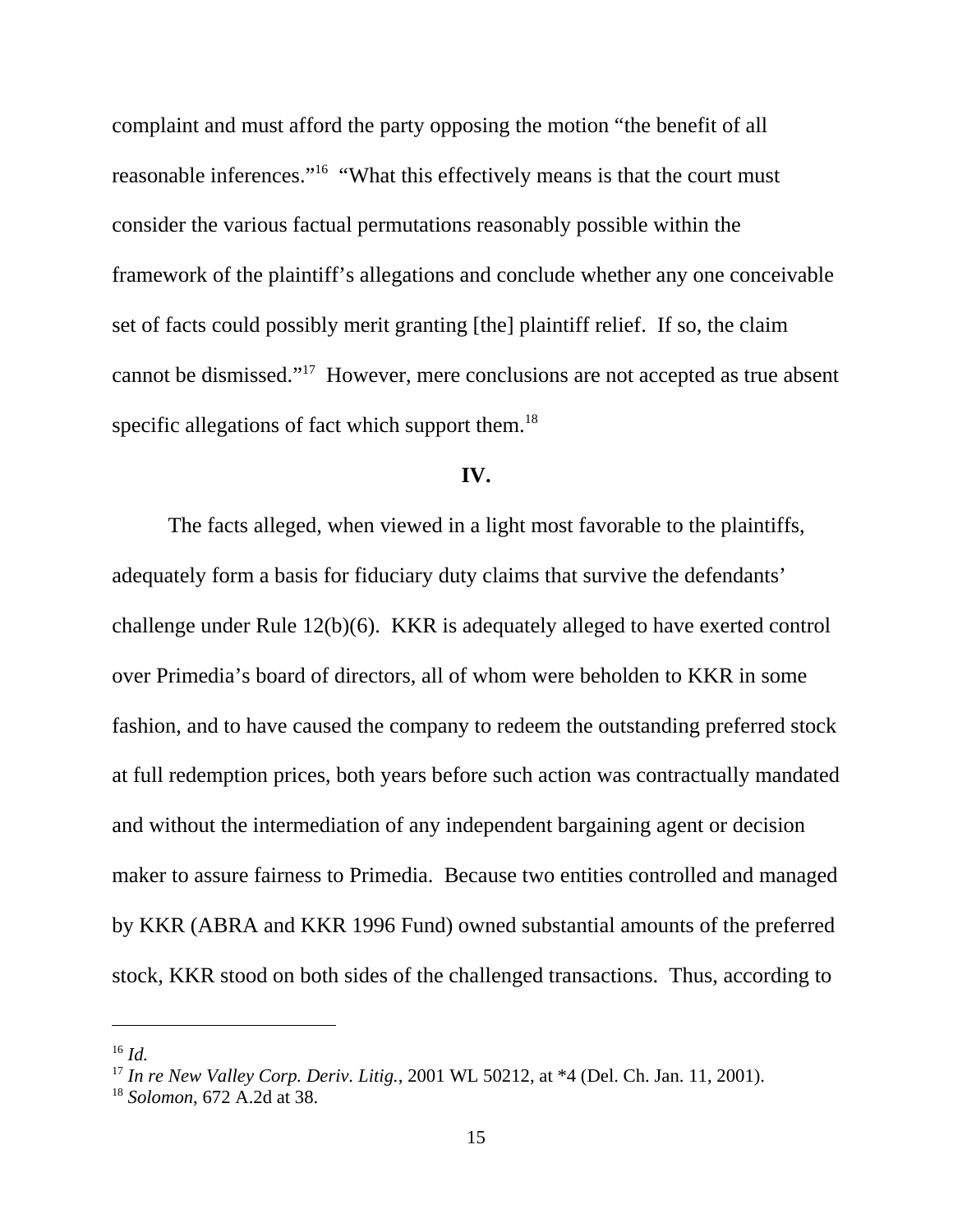the complaint, KKR caused Primedia to undertake a corporate action that conferred an exclusive benefit upon KKR–namely, a sizable profit from the allegedly unfair preferred stock redemptions–and that simultaneously damaged the financial interests of Primedia and its other common stockholders. These allegations, if ultimately proven true, would constitute a breach of the fiduciary duty of loyalty that KKR and the director defendants owed to Primedia's minority stockholders under the rubric of *Sinclair Oil Corp. v. Levien*. 19 Therefore, the defendants' motions to dismiss must be denied.

# A. The Plaintiffs Sufficiently Plead That KKR Exercised Control Over Primedia

KKR correctly asserts that for it to have fiduciary obligations to Primedia, the plaintiffs must show KKR effected actual control over the corporate actions challenged in the complaint. Without citing any analogous case law, KKR argues that no facts exist from which the court could reasonably infer that it exerts control over Primedia vis-á-vis KKR 1996 GP and KKR Associates.

It is well settled law that only a "controlling stockholder" owes fiduciary duties to other stockholders.<sup>20</sup> A stockholder can meet this "control" test in one of two ways. First, ownership of more than 50% of the voting power of a corporation

<sup>19 280</sup> A.2d 717 (Del. 1971).

<sup>20</sup> *Kahn v. Lynch Commc'n Sys., Inc.*, 638 A.2d 1110, 1113-14 (Del. 1994).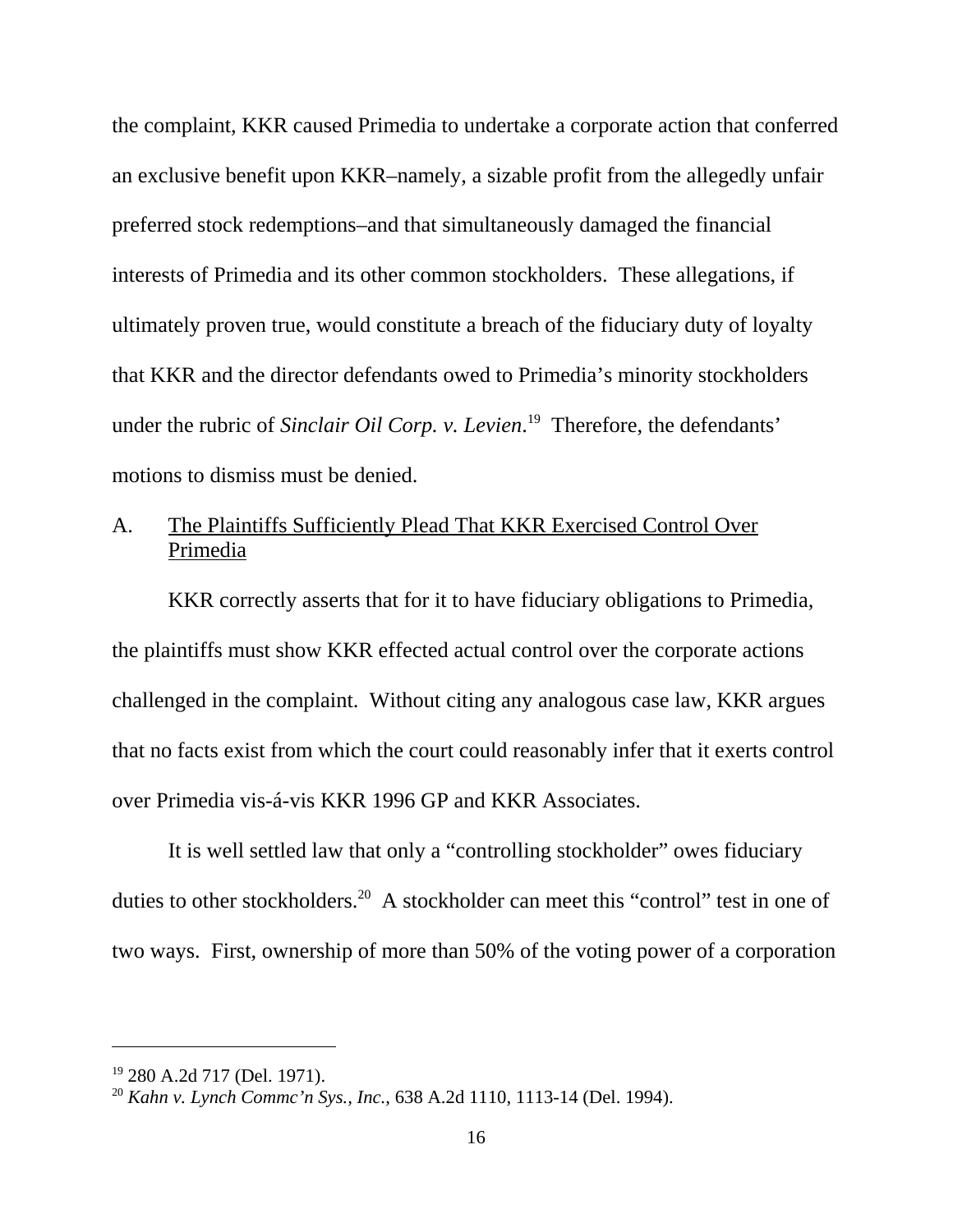satisfies the "control" test.<sup>21</sup> Alternatively, a stockholder stands as a fiduciary if it "exercises control over the business and affairs of the corporation."22

For the plaintiffs to survive a motion to dismiss, they must allege domination by KKR through actual control of Primedia's corporate conduct.<sup>23</sup> The bare allegation that KKR possessed the potential ability to exercise control is insufficient.<sup>24</sup> However, the plaintiffs need not demonstrate that KKR oversaw the day-to-day operations of Primedia. Allegations of control over the particular transaction at issue are enough.<sup>25</sup>

Based on the facts alleged in the complaint, KKR's argument that it is not a controlling stockholder of Primedia must fail. Given the threshold standard at this stage of the litigation, the facts clearly support a reasonable inference that KKR exerted actual control over Primedia during the course of the preferred stock redemptions.26

 $^{21}$  *Id.* 

 $^{22}$  *Id.* 

<sup>23</sup> *Williamson v. Cox Commc'ns, Inc.*, 2006 WL 1586375, at \*4 (Del. Ch. June 5, 2006) (citing *O'Reilly v. Transworld Healthcare, Inc.*, 745 A.2d 902, 912 (Del. Ch. 1999)).

<sup>24</sup> *Id.* (citing *In re Sea-Land Corp. S'holders Litig.*, 1987 WL 11283, at \*5 (Del. Ch. May 22, 1987)).

<sup>25</sup> *Id.* (citing *In re Western Nat'l Corp. S'holders Litig.*, 2000 WL 710192, at \*20 (Del. Ch. May 22, 2000)).

 $26$  In its briefing and at oral argument, KKR maintains that it is an improper defendant to this lawsuit. At the summit of Primedia's "entity chain," KKR says, are the individual persons who are members of the LLC that controls KKR. The fact that many of these same individuals control the entities that dominate Primedia, they say, simply means that KKR is an affiliate of Primedia, not its controlling stockholder. While KKR's argument does carry some force, the facts in this complaint are sufficiently alarming to deny KKR's motion. KKR is a private company. Virtually no information exists in the public domain that sheds even a sliver of light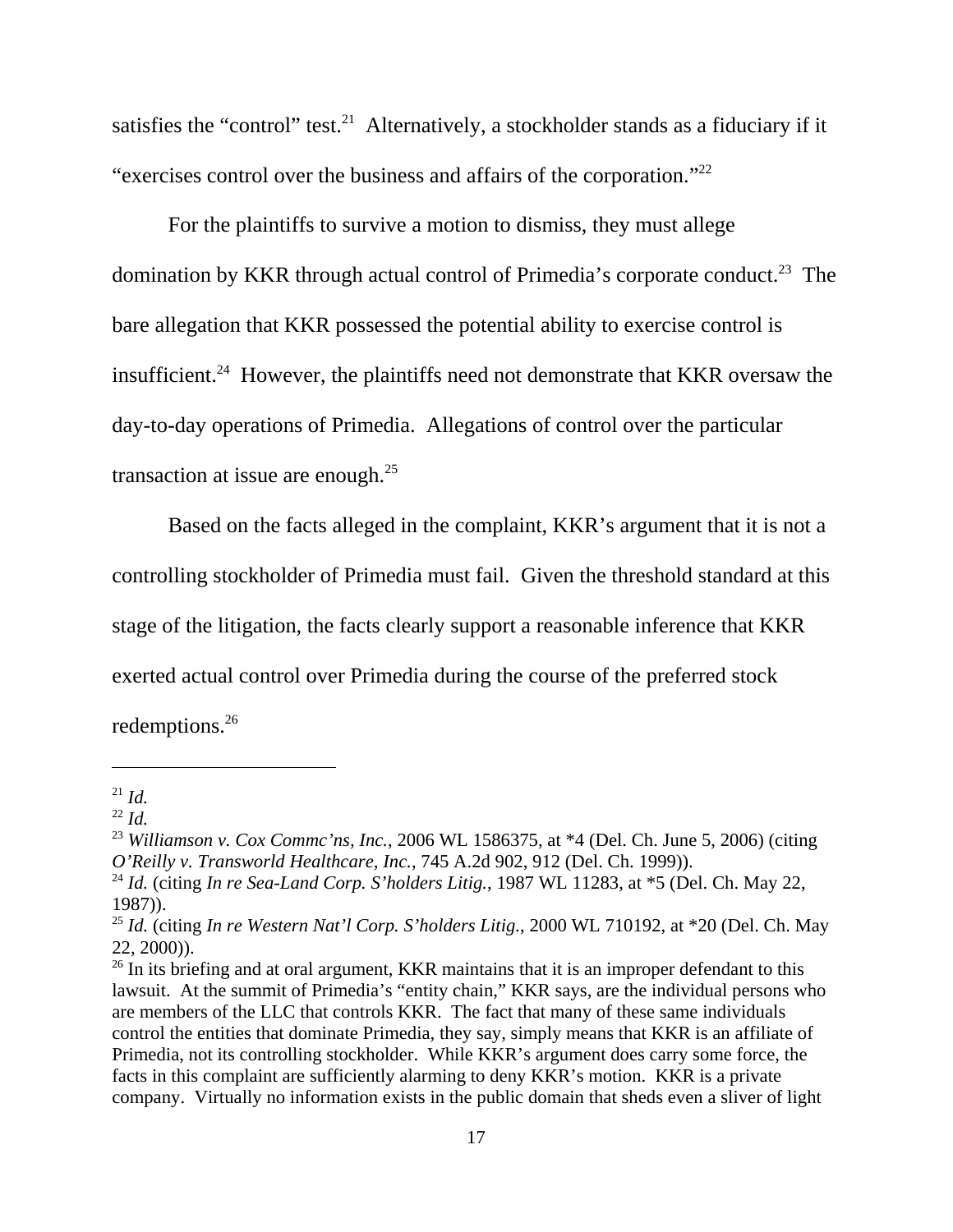First, the discussions of KKR's control contained in Primedia's SEC filings indicate that KKR was the influential force behind the stock redemptions. Attempting to convince the court otherwise, counsel for KKR argues that the proxy statement language "cannot be deemed an admission by KKR."27 This evidentiary issue is of no consequence on a motion to dismiss. Whether or not such statements ultimately are attributable to KKR, their mere presence in the context of a Rule 12(b)(6) motion implicates KKR as a controlling stockholder who dominated and dictated Primedia's important financing decisions, such as those at issue.

Second, the number of KKR associates on Primedia's board supports an inference of actual control. The fact that an allegedly controlling stockholder appointed its associates to the board of directors is certainly an important factor that provides a court with insight when evaluating whether actual control is pleaded adequately.28 While KKR's nomination of its associates to Primedia's board, without more, does not establish actual domination, $^{29}$  this is not a case

on KKR's ultimate ownership structure. The absence of such information makes Primedia's SEC filings, which are public and which affirmatively identify KKR as the controlling entity of Primedia, all the more persuasive in the court's present analysis. Further, this court has allowed, in like circumstances, a derivative suit to proceed against an entity's affiliate under a theory of common control. *See, e.g.*, *Wallace v. Wood*, 752 A.2d 1175 (Del. Ch. 1999) (denying a Rule 12(b)(6) motion where the plaintiffs sufficiently alleged that an affiliate of the parent of the nominal defendant-entity enriched itself at the expense of the nominal defendant-entity). In any event, discovery in this case may ultimately validate KKR's argument. The plaintiffs here are on notice of this defense. And if the discoverable facts refute the disclosures in Primedia's SEC filings, the court would expect to entertain a dispositive motion from KKR at that time.  $27$  Def. KKR's Am. Opening Br. 9.

<sup>28</sup> *Williamson*, 2006 WL 1586375, at \*4.

<sup>29</sup> *Id.* (citing *Sea-Land*, 1987 WL 11283, at \*5).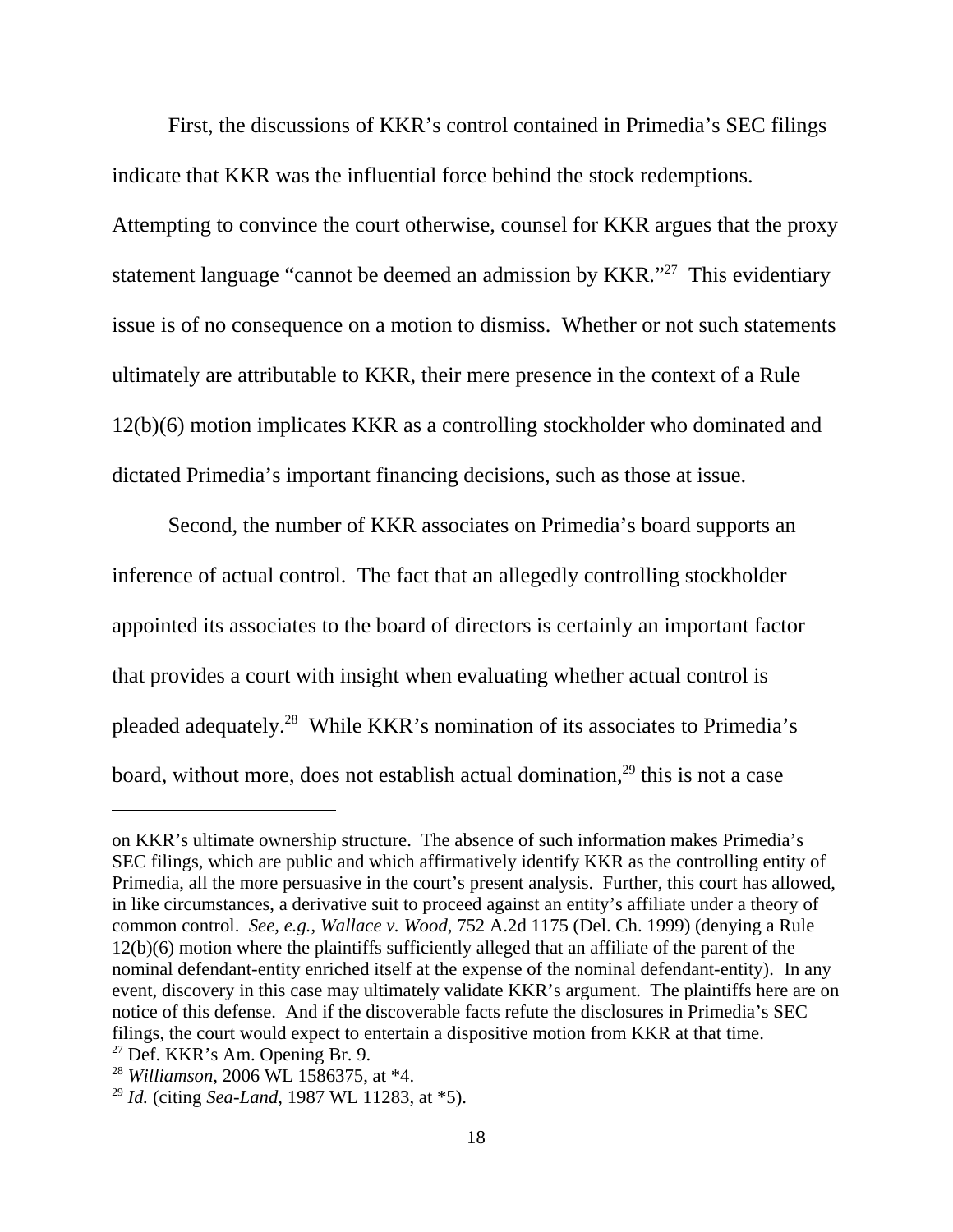where the plaintiffs allege control solely on the grounds that KKR made such appointments.

Finally, the course of dealing present here suggests that KKR enjoyed actual control over the stock redemptions. Even though KKR had a financial stake in the preferred stock through ABRA and KKR 1996 Fund,<sup>30</sup> the complaint alleges that no independent committee of the board was formed to consider the early redemption of the preferred stock. Even though the Series D, Series F, and Series H stocks were allegedly all trading at significant discounts, the proceeds from the asset sales were not used to repurchase the publicly traded stocks at a discount on the open market.<sup>31</sup> The particular course of dealing alleged in the complaint supports an inference that KKR exerted its power over Primedia's directors in connection with the challenged transactions.<sup>32</sup>

Therefore, on the facts alleged in the complaint, the court can reasonably infer that KKR exercised actual control over Primedia and used that control to cause Primedia to enter into an unfair self-dealing transaction without any procedural safeguards to protect the minority stockholders. These allegations of

<sup>30</sup> *See* part IV-B *infra*.

 $31$  As noted above, the court can reasonably infer that no dividends were in arrears on the Series D, Series F, or Series H shares that would have prevented Primedia from repurchasing that stock on the market. *See* note 12 *supra*.

 $32$  Such an inference is buttressed further by the defendant directors' decision not to challenge the complaint for failure to make a demand under Rule 23.1, thus practically conceding the nonindependence of Primedia's board at the time the complaint was filed. *See* note 45 *infra*.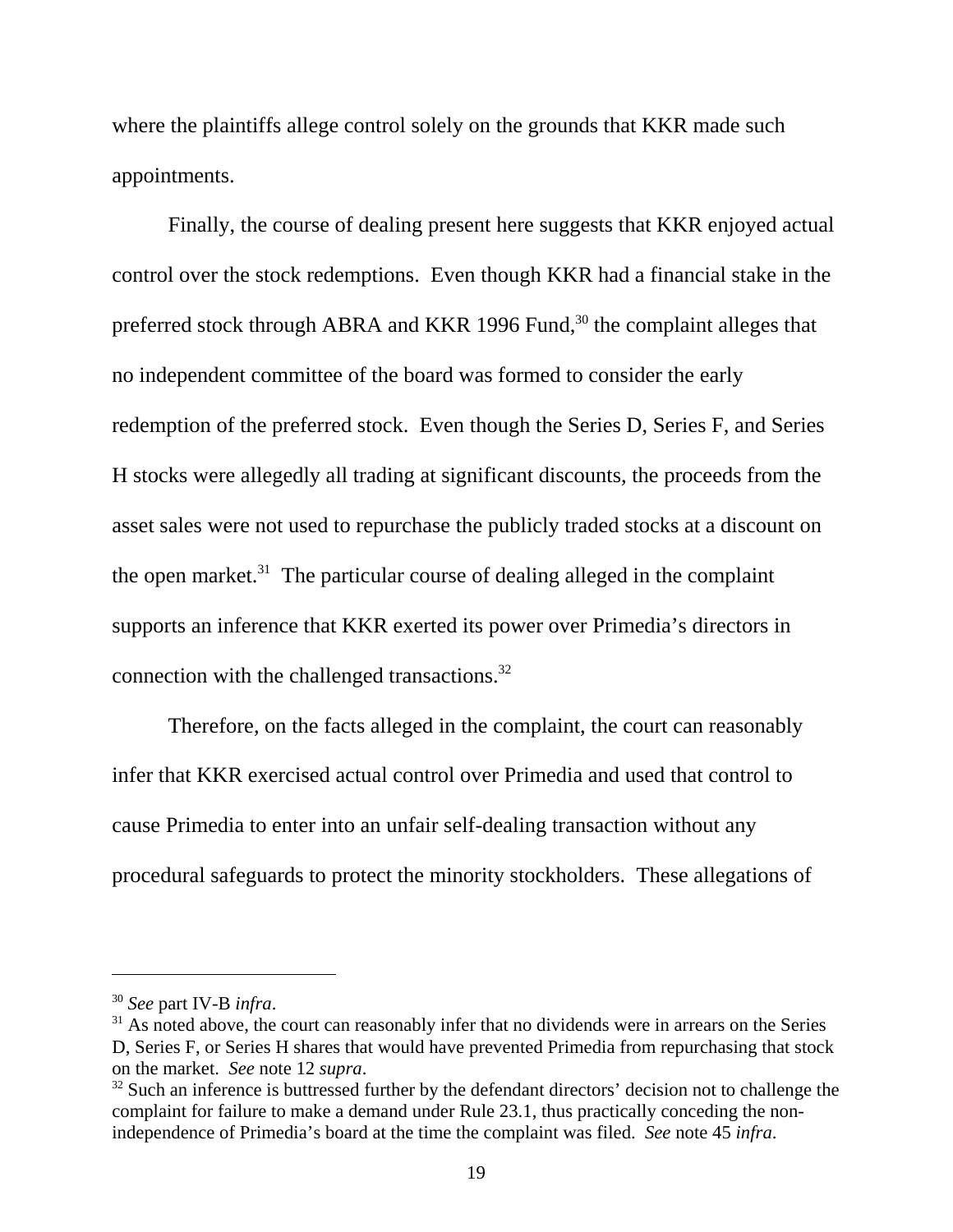fact, if proven at trial, suffice to remove the protection of the business judgment rule. $33$ 

## B. The Plaintiffs Sufficiently Plead That KKR Controlled ABRA And KKR 1996 Fund And Thus Stood On Both Sides Of The Stock Redemptions

When viewed in a light most favorable to the plaintiffs, the facts contained in the complaint create a reasonable inference that KKR both exercised control over ABRA and indirectly owned a material amount of the equity of that entity. Primedia's SEC filings explicitly state that ABRA is "an investment vehicle managed by KKR." Additionally, KKR Partners International owns 4.06% of ABRA's equity. Each of the members of the entity that serves as general partner of KKR Partners International is a member of the limited liability company that serves as general partner of KKR. These facts raise a strong inference that KKR possessed ownership and control over ABRA's investment decisions and that KKR thus had an interest in the Series D, Series F, and Series H stock redemptions that differed from that of Primedia's other common stockholders.

KKR's interest in the Series J transaction is not subject to serious debate. KKR controlled KKR 1996 Fund through its dominion over KKR 1996 GP. This allegation is supported by the requirement that the Series J stock could only be redeemed by a majority vote of Primedia's independent directors.

<sup>33</sup> *Sinclair Oil*, 280 A.2d at 720; *see also Tooley v. AXA Fin., Inc.*, 2005 WL 1252378, at \*5 (Del. Ch. May 13, 2005) (noting that the plaintiffs' allegation of facts are barely sufficient to rebut the presumption of the business judgment rule).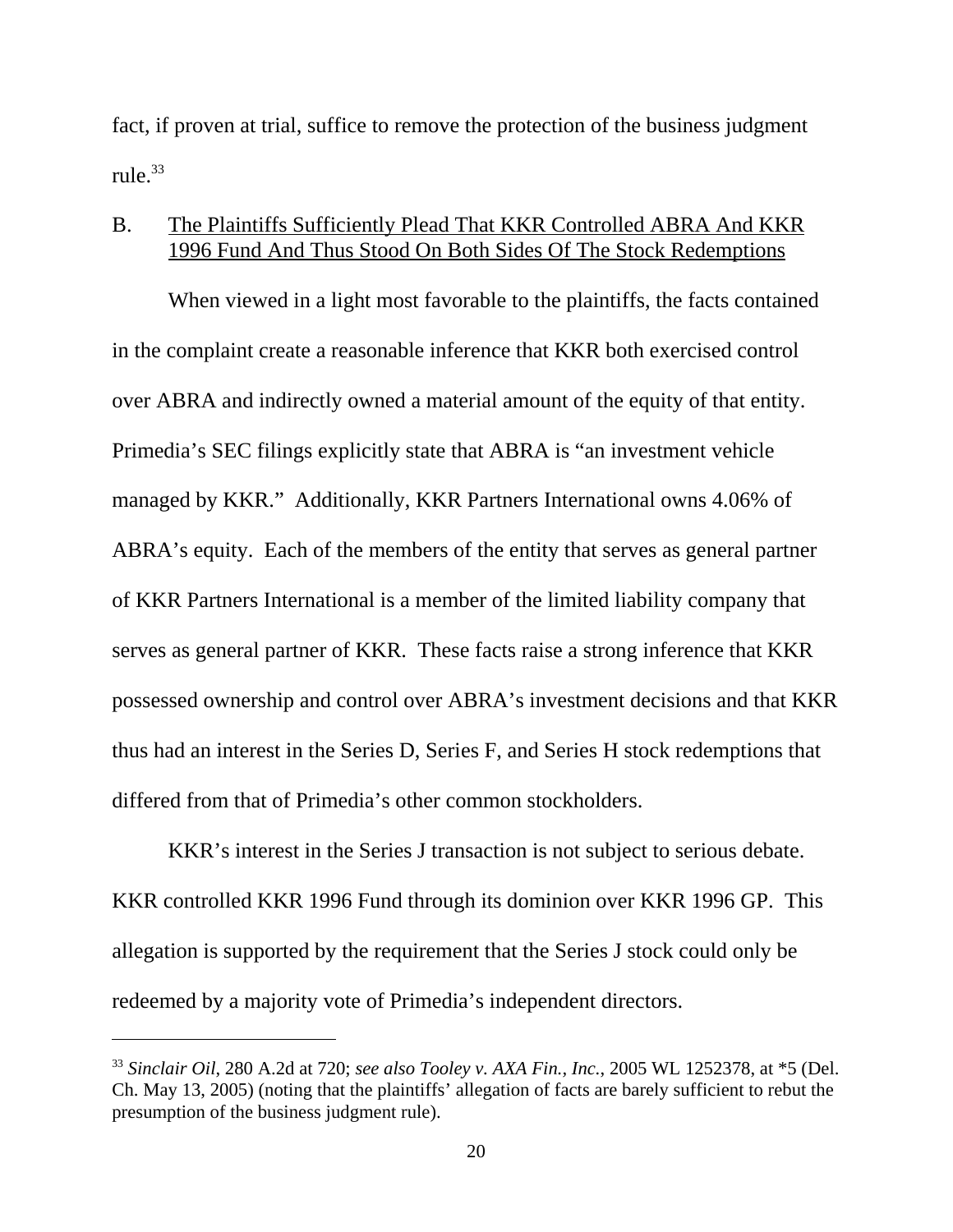Since the pleaded facts support an inference that KKR controlled ABRA and KKR 1996 Fund and stood to benefit from the stock redemptions to the exclusion and detriment of the other common stockholders, the decisions to redeem are not, at least at this stage of the proceeding, protected by the operation of the business judgment rule. Rather, some higher level of scrutiny, such as entire fairness, may be appropriate.

## C. The Plaintiffs Sufficiently Plead That KKR Received An Exclusive Benefit From The Stock Redemptions That Correspondingly Harmed Primedia's Minority Stockholders, And The Motions To Dismiss Must Be Denied

Delaware courts have examined cases on prior occasions with substantially similar facts to those alleged by the plaintiffs here. The controlling question, for present purposes, is this: outside of the squeeze-out merger context, what standard of review should a court employ where a parent entity or a controlling stockholder causes the controlled corporation to enter into a transaction that harms the controlled corporation but, at the same time, confers a unique benefit upon the parent or controlling stockholder?

The Delaware Supreme Court addressed this question long ago in *Sinclair Oil Corp. v. Levien*. 34 The court held there that, in certain circumstances, when a controlling entity or stockholder causes a corporation to enter into a self-dealing

<sup>34 280</sup> A.2d 717.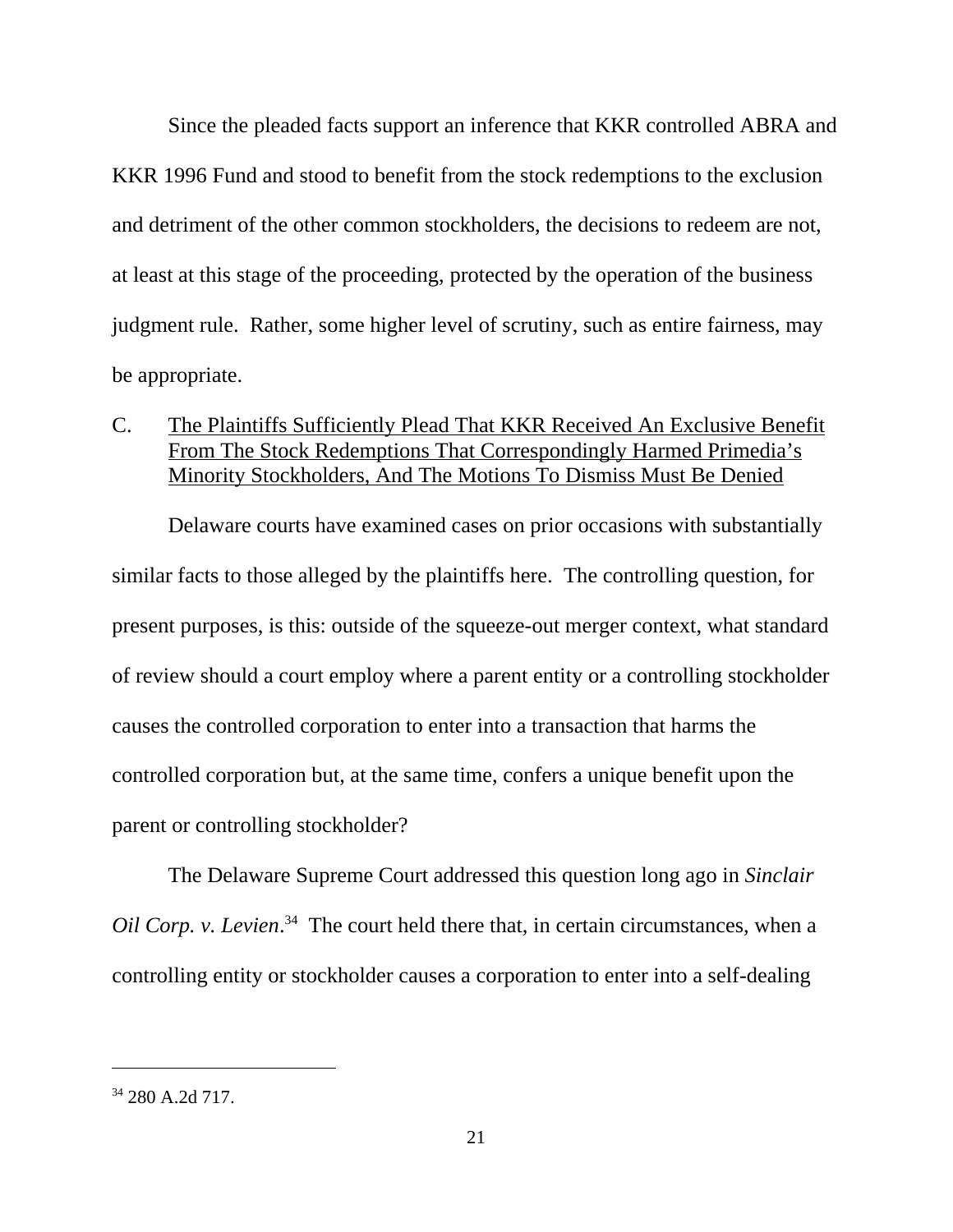transaction and controls the terms of the transaction, the business judgment rule is

inapplicable. As the court noted:

A parent does indeed owe a fiduciary duty to its subsidiary when there are parent-subsidiary dealings. However, this alone will not invoke the intrinsic fairness standard. This standard will be applied only when the fiduciary duty is accompanied by self-dealing–the situation when a parent is on both sides of a transaction with its subsidiary. Self-dealing occurs when the parent, *by virtue of its domination of the subsidiary*, causes the subsidiary to act in such a way that *the parent receives something from the subsidiary to the exclusion of, and* detriment to, the minority stockholders of the subsidiary.<sup>35</sup>

The lesson from *Sinclair Oil* is that when a "stockholder asserts differential treatment, the motivations of the board are not relevant in determining whether differential treatment occurred, but rather, the end result of the board action is what is relevant."36

In *Sinclair Oil*, the plaintiff's claim that the parent unfairly caused the subsidiary corporation to pay excessive dividends failed.<sup>37</sup> Although the dividends presumably harmed the subsidiary, the plaintiff could not prove that the parent exacted an exclusive benefit from its control over the subsidiary's actions.<sup>38</sup> The complaining minority stockholder received the same pro rata share of the dividends as did the controlling stockholder.<sup>39</sup> Therefore, the court dismissed the plaintiff's claim.

<sup>35</sup> *Id.* at 720.

<sup>36</sup> *Tooley*, 2005 WL 1252378, at \*6.

<sup>&</sup>lt;sup>37</sup> 280 A.2d at 721-22.

<sup>38</sup> *Id.* at 721.

<sup>39</sup> *Id.*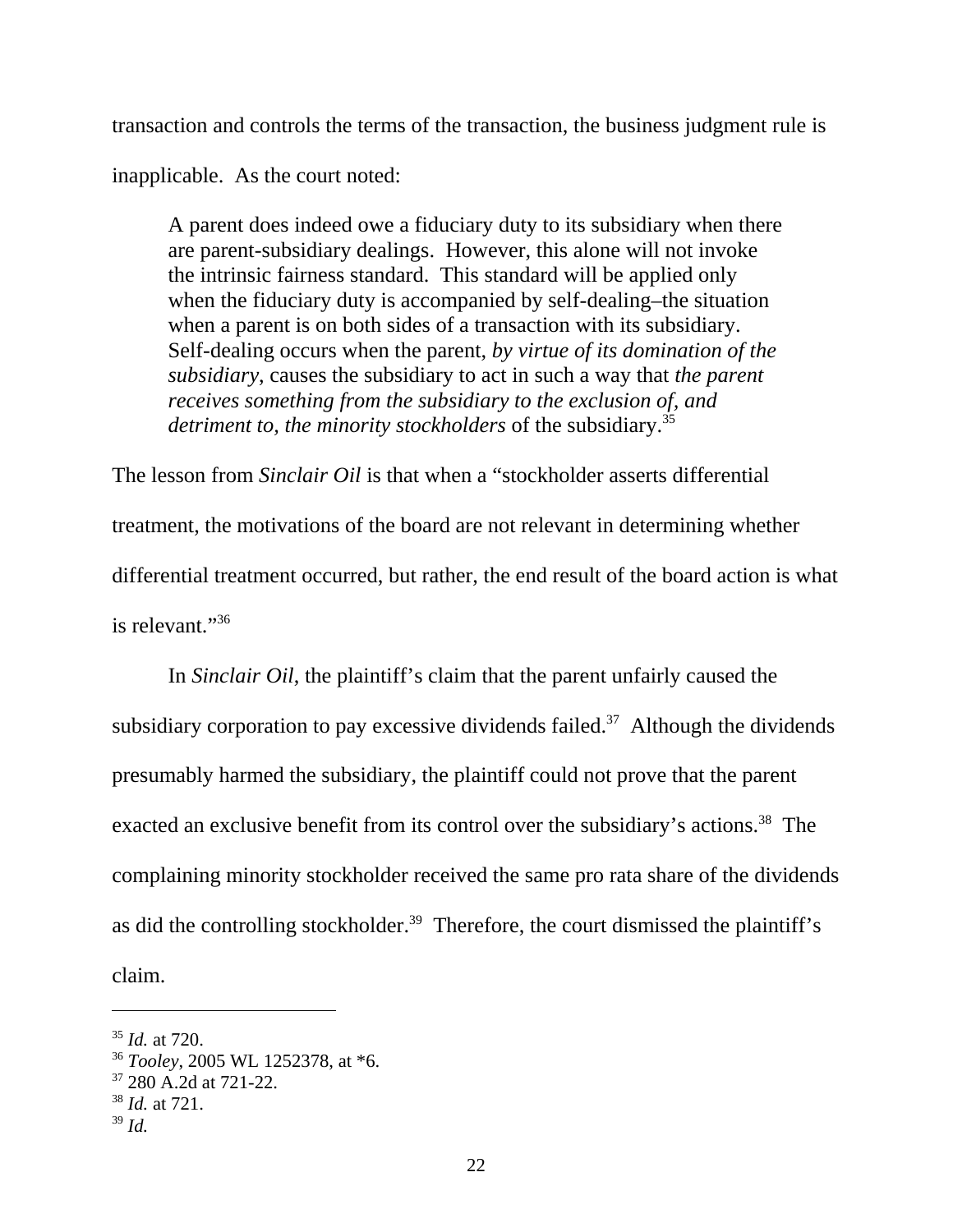A similar situation presented itself in *Tooley v. AXA Financial, Inc.*40 The plaintiffs there alleged that the controlling stockholder caused the board of directors to extend the time period of a tender offer.<sup>41</sup> The court denied the defendants' motion to dismiss under Rule 12(b)(6), applying the *Sinclair Oil* test.42 Because the controlling stockholder received an exclusive benefit from the extension–the avoidance of sizable administrative costs–and the minority stockholders suffered a corresponding detriment–a delay in payment of the tender offer proceeds–the plaintiffs stated a cognizable claim.43

Without question, the plaintiffs allege facts here that state a claim under the *Sinclair Oil* framework of analysis. Through its domination of Primedia's board, KKR caused the company to redeem hundreds of millions of dollars worth of preferred stock. This was done without the intermediation of any independent bargaining or decision-making agent designed to assure the fairness of the deal. As a result, KKR, through its ownership and control positions in ABRA and in KKR 1996 Fund, received an exclusive benefit–a windfall profit from its stake in the preferred stock issues. Unlike the plaintiffs in *Sinclair Oil*, the other common

<sup>40 2005</sup> WL 1252378.

<sup>&</sup>lt;sup>41</sup> *Id.* at \*1-\*2.

<sup>42</sup> It should be noted that the *Tooley* decision applied the *Sinclair Oil* framework to the individual director defendants' motions to dismiss as well as to the controlling stockholder's motion to dismiss. *Id.* at \*1, \*7.  $43$  *Id.* at  $*6-*7$ .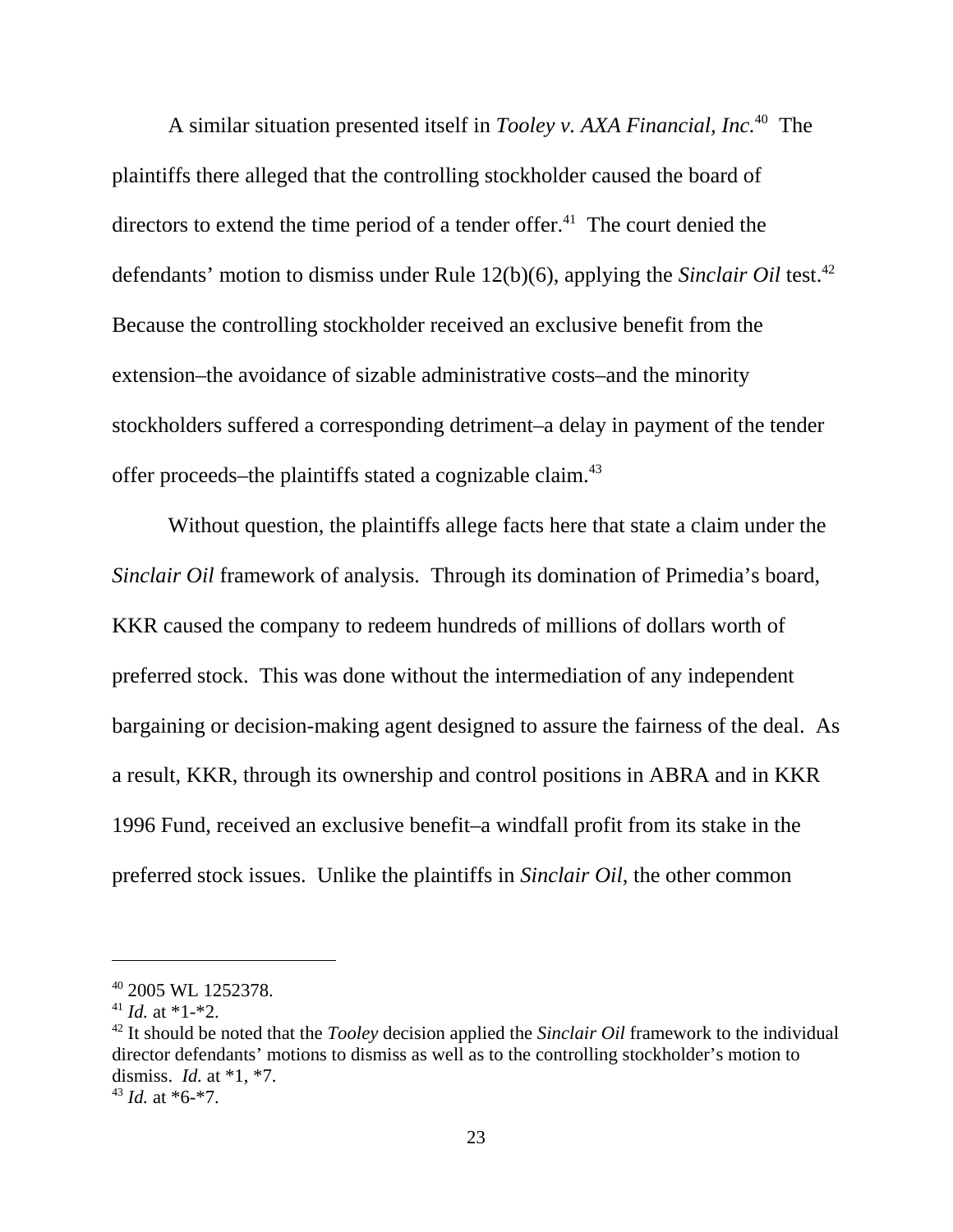stockholders of Primedia did not share in this payout.<sup>44</sup> But, as was the case in *Sinclair Oil*, the alleged facts suggest that the plaintiffs did suffer a detriment because of KKR's self-interested actions, namely the harm resultant from Primedia's premature payment of an excessive price to redeem the preferred stock. Therefore, the plaintiffs state a claim under *Sinclair Oil* and its progeny that must survive the defendants' motions to dismiss.<sup>45</sup>

Under the Rule 12(b)(6) standard of review here, the court can conclude that all of the defendant directors were beholden to, or controlled by, KKR during the stock redemptions. Chell and Conlin were Primedia executives and their continued employment depended on the good graces of KKR. The compensation from one's full-time employment is "typically of great consequence" to the recipient. *In re The Student Loan Corp. Deriv. Litig.*, 2002 WL 75479, at \*3 n.3 (Del. Ch. Jan. 8, 2002). Greeniaus, Nelson, Bell, Dattels, and Feldberg all had substantial past or current relationships, both of a business and of a personal nature, with KKR. When these relationships are viewed in a light most favorable to the plaintiffs, the court can infer that each of them felt a "sense of 'owingness'" to their mutual patron. *Orman*, 794 A.2d at 27 n.55 (citing *In re Ply Gem Indust., Inc. S'holders Litig.*, 2001 WL 1192206 (Del. Ch. Sept. 28, 2001)). Kravis, Golkin, Unger, and Bae possessed either ownership or managerial ties to KKR that, for purposes of a Rule 12(b)(6) review, overshadowed their fiduciary responsibilities to Primedia.

<sup>&</sup>lt;sup>44</sup> The minority stockholders may have benefitted pro rata along with KKR from a reduction in Primedia's cost of capital. But, to the extent Primedia was forced to overpay in making the redemption, the overpayment was made to KKR and the other preferred stockholders. <sup>45</sup> It is important to note here that none of Primedia's directors can be considered independent for purposes of these motions. The court must apply the deferential Rule 12(b)(6) standard to the question of independence, since the defendants have not moved to dismiss the complaint under Rule 23.1. *See* note 13 *supra*; *compare Aronson v. Lewis*, 473 A.2d 805, 816 (Del. 1984) (noting that in the demand context, a plaintiff must allege *particular facts that create a reasonable doubt* as to the directors' disinterest or independence for a derivative claim to proceed) (emphasis added). When a plaintiff pleads facts demonstrating that "the directors are 'beholden' to [a controlling person or entity] or so under their influence that their discretion would be sterilized," a lack of independence is shown. *Orman v. Cullman*, 794 A.2d 5, 24 (Del. Ch. 2002) (citing *Aronson*, 473 A.2d at 815). A director may be considered beholden to, and controlled by, another entity when that entity, directly or indirectly, has the unilateral power to decide whether the director "continues to receive a benefit, financial or otherwise, upon which the challenged director is so dependent or is of such material importance to him that the threatened loss of that benefit might create a reason to question whether the controlled director is able to consider the corporate merits of the challenged transaction objectively." *Id.* at 25 n.50.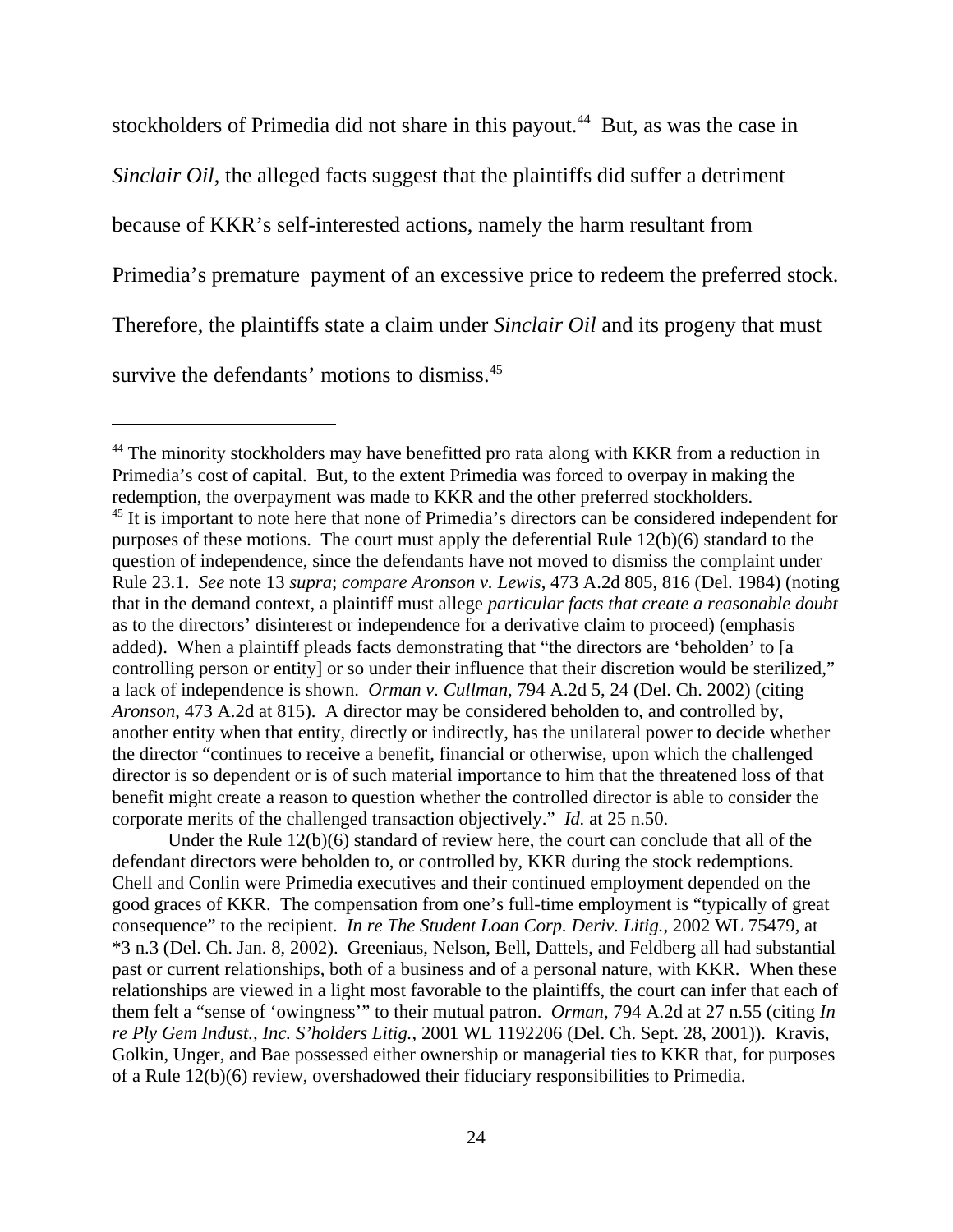## D. The Plaintiffs Sufficiently Plead An Injury To Primedia

Both KKR and the director defendants argue that the plaintiffs cannot show how the preferred stock redemptions harmed Primedia and its common stockholders, essentially because the redemptions were all accomplished at the prices set in the certificates of designation. However, the alleged facts do create a basis for establishing a cognizable injury to the company. Additionally, the possibility that the defendants breached their duty of loyalty counsels against the court imposing too narrow a definition of damages or harm.

The theoretical grounds for damages here are straightforward. The plaintiffs assert that, because of KKR's self-dealing behavior and the director defendants' conflicting loyalties, Primedia was forced to prematurely redeem the preferred shares at full redemption value. If the plaintiffs ultimately prove such a breach of the duty of loyalty, this court should not unduly narrow the scope of their recovery.46 Even in a case where transactional damages are not present, a disloyal fiduciary may still be held liable for incidental damages.<sup>47</sup> Concerns of equity and deterrence justify "loosen[ing] normally stringent requirements of causation and damages" when a breach of the duty of loyalty is shown.<sup>48</sup> As the Delaware Supreme Court long ago noted, the duty of loyalty "does not rest upon the narrow

<sup>46</sup> *Thorpe v. CERBCO, Inc.*, 676 A.2d 436, 445 (Del. 1996).

<sup>47</sup> *Id.*

<sup>48</sup> *Id.* (quoting *Milbank, Tweed, Hadley & McCloy v. Boon*, 13 F.3d 537, 543 (2d Cir. 1994)).